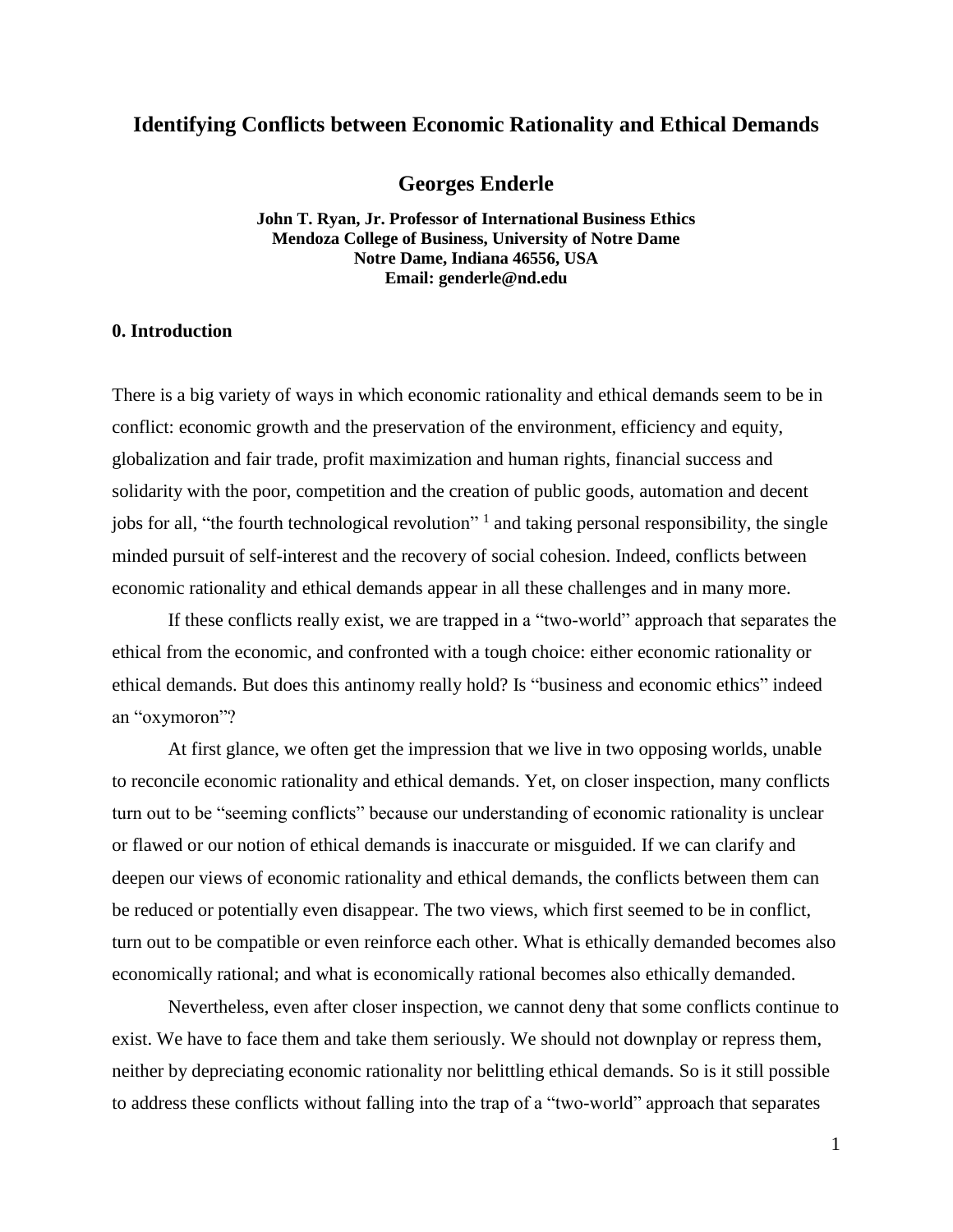the ethical from the economic? I suggest seeking guidance from Arthur Rich's fundamental principle that mediates both dimensions:

That which is not economically rational cannot really be humanly just, and that which conflicts with human justice cannot really be economically rational (Rich 2006: 74-75). 2

This principle is directed against two extremes: against the utopian disregard of the rational in economic questions and against the elimination of human justice as a social-ethical postulate from the economic sphere, in the name of the frequently invoked "autonomy" of the economy. By relating and distinguishing economic rationality and ethical demands (characterized as "humanly just"), one excludes ethical dogmatism and ethical skepticism on the one side and an autonomous and value-free understanding of economic life on the other side.

To express this relationship and distinctiveness of both dimensions, I suggest using the image of the compass and the map. The compass represents ethical demands and indicates the general direction (say, south or west). The map represents economic rationality and depicts the territory with its relevant characteristics (say, streets, buildings and landscape). Both compass and map are necessary to find the right ways through the uncharted land of business and economic ethics understood as an interdisciplinary approach with its normative-ethical and descriptive-explicative dimensions – an approach for theory and practice that, so to speak, "walks on two legs."<sup>3</sup>

This paper aims to identify and discuss a number of conflicts between economic rationality and ethical demands. First, I clarify both concepts because each can take multiple meanings and thus can define the conflicts in many different ways. Second, I investigate several conflicting anthropological and methodological assumptions, which underlie numerous conflicts at various levels of decision-making and acting in business and the economy. Third, I focus on conflicting purposes of the economic system (i.e., at the macro-level), which affect also business and other economic organizations (i.e., at the meso-level) and individual actors such as entrepreneurs, managers, employees, consumers, and investors (i.e., at the micro-level). Fourth, I examine two conflicting business models, the shareholder primacy model and the model implied in the UN Guiding Principles on Business and Human Rights. Fifth, I highlight a particularly tough conflict of individual actors who struggle with whistleblowing. The paper concludes with a brief summary and refers to the subsequent presentations on conflicts in data gathering and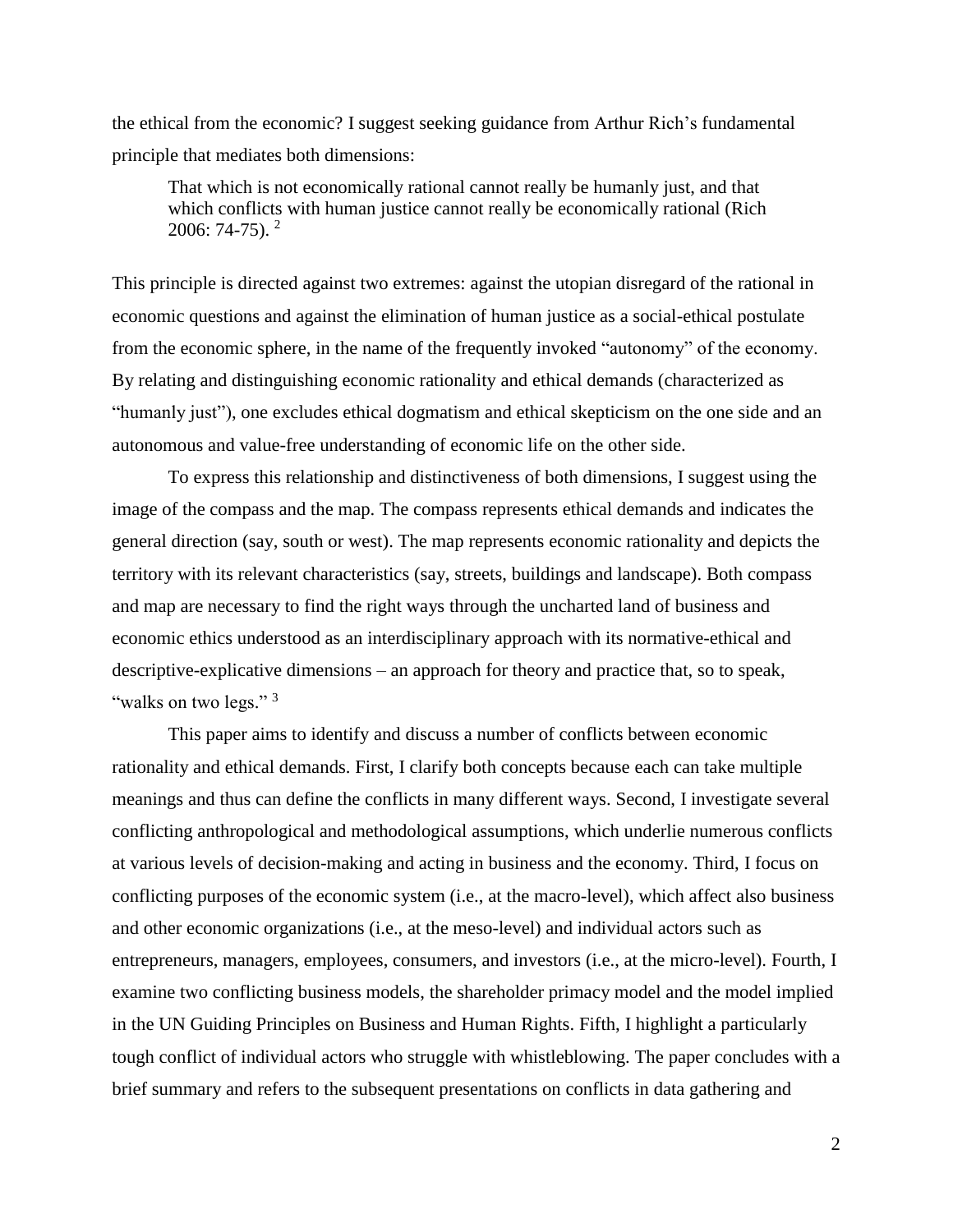technological innovation in finance, regulation versus personal ethics, and individualistic versus common good ethics.

## **1. Clarifying the concepts of economic rationality and ethical demands**

# *1.1 How to define economic rationality?*

Although the term of economic rationality does not have its own entry in *The New Palgrave: A Dictionary of Economics* (Eatwell et al. 1987), it appears in multiple entries of this work and has a variety of related terms (e.g., bounded rationality, economic laws, economic man, economic theory and the hypothesis of rationality, principal and agent, rational behavior, rational choice theory, social choice, and others). In order to broadly classify these terms and understand their meanings, it is helpful to use Amartya Sen's distinction of two approaches to economics in the history of economic doctrines: the "engineering" approach and the "ethics-related" approach (Sen 1987, 2-7). Strongly influenced by Lionel Robin in the 1930s, the engineering approach primarily focuses on logistical issues: what means one should choose in order to achieve as efficiently as possible, under very simple behavioral assumptions, goals that are given from elsewhere. The ethics-related approach, going back to Aristotle, involves a broader understanding of economics and other business disciplines. It also comprehends human motivation and the judgment of social achievements that cannot be disconnected from the ethical questions as to how one should live one's life and how we should foster a good society.

These two approaches involve very different understandings of rationality in business and economics. In the engineering approach rationality qualifies the logistics and efficiency of the system, which are often conceived as "economic laws" (similar to natural laws; see Zamagni 1987), as "mechanisms" or, more recently, as evolutionary principles (for instance, in evolutionary economics). No free space is left for decision making outside the demands of the tightly determined system. With this limited understanding of freedom and rationality, human action understood in a broader sense cannot be accounted for by the engineering approach. By the same token, there is no ethical responsibility beyond the system's defined role of responsibilities. (See the extensive discussion of rationality and freedom in Sen 2002.)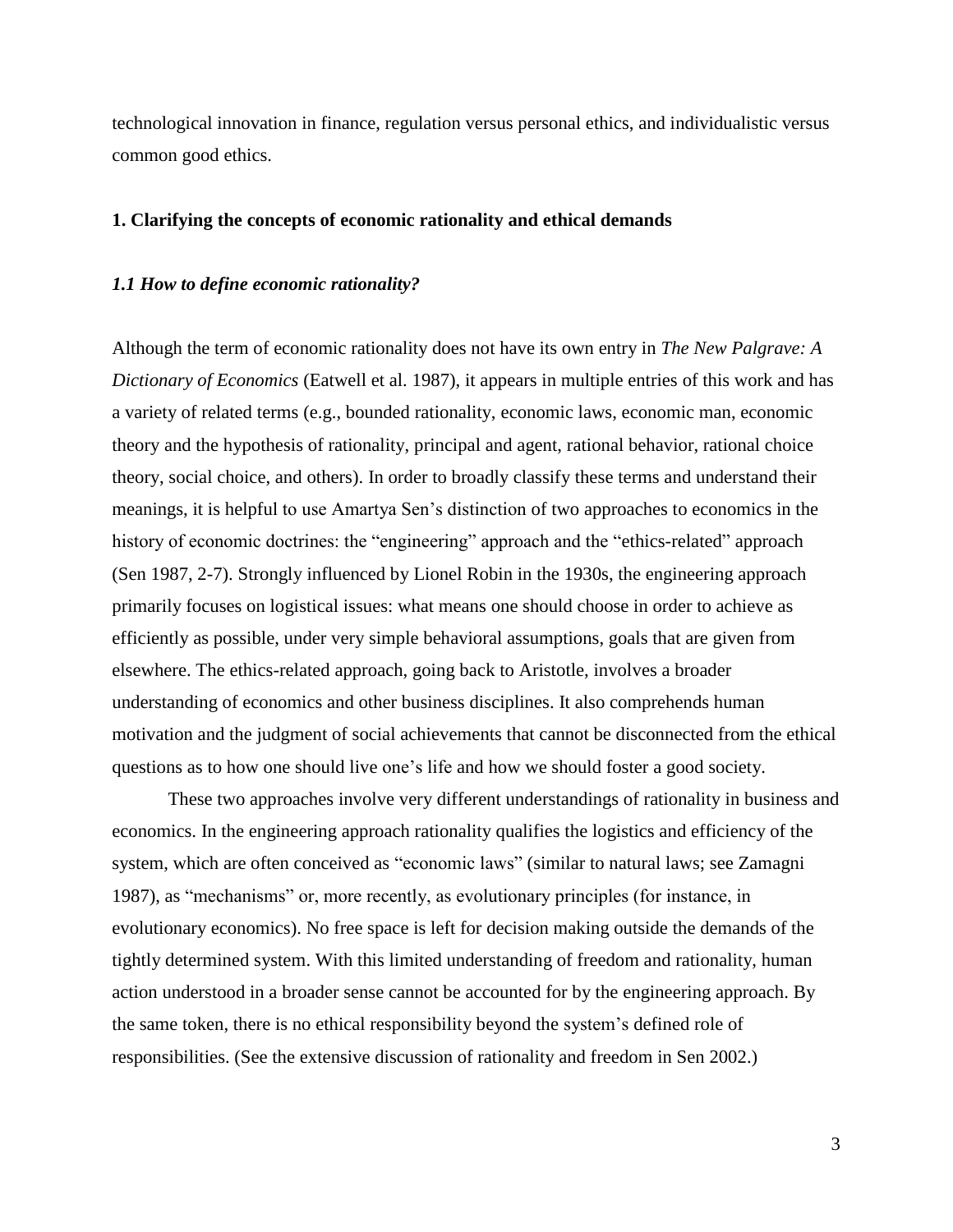### 1.1.1 Internal consistency

An example of this limited concept of rationality is the prominent interpretation in mainstream economic theory, which equates rationality with internal consistency of choice. Choice is compared only with choice, interpreted, for example, as so-called "revealed preferences" in consumption behavior (Paul Samuelson) and not related to any non-choice variable such as objectives, values and preferences. This value-free approach focuses only on the act of choice without any external reference to anything about the motivation of the chooser – what the person is trying to do, or achieve. Therefore, internal consistency of the chooser cannot be decided and can form neither a plausibly sufficient nor a plausibly necessary condition of rationality (see Sen 2002, 19-22; 2017, 301-336).

Two other prominent interpretations of rationality in mainstream economic theory are self-interest maximization and maximization in general (see Sen 2002, 22-42; 2017, 301-306). They can be attributed to the ethics-related approach in a narrow sense insofar as self-interest maximization employs an external reference to the act of choice – the value of promoting the person's own interest – , and maximization in general uses the maximand (i.e., a quantity to be maximized, for example, profit, utility or national interest) that also serves a purpose external to the act of choice.

## 1.1.2 Self-interest maximization

Self-interest maximization as the intelligent pursuit of self-interest – attributed to the so-called *homo oeconomicus* or "economic man" (Hargreaves-Heap & Hollis 1987, Mansbridge 1990, Kirchgässner 2008) – is quite a narrow view of rationality and has been effectively dominant in contemporary economics. It has strongly influenced the theory of rational choice and economic behavior, and many of the central theorems of modern economics significantly depend on it (e.g., the Arrow-Debreu theorems on the existence and efficiency of general equilibrium in a competitive economy without externality and without increasing returns). It also has had an enormous practical impact on business and economic life. Moreover, it is widely used – beyond economics – in "rational choice" models in politics and the investigations on "law and economics" and shapes a great number of institutional designs. This self-interest view is often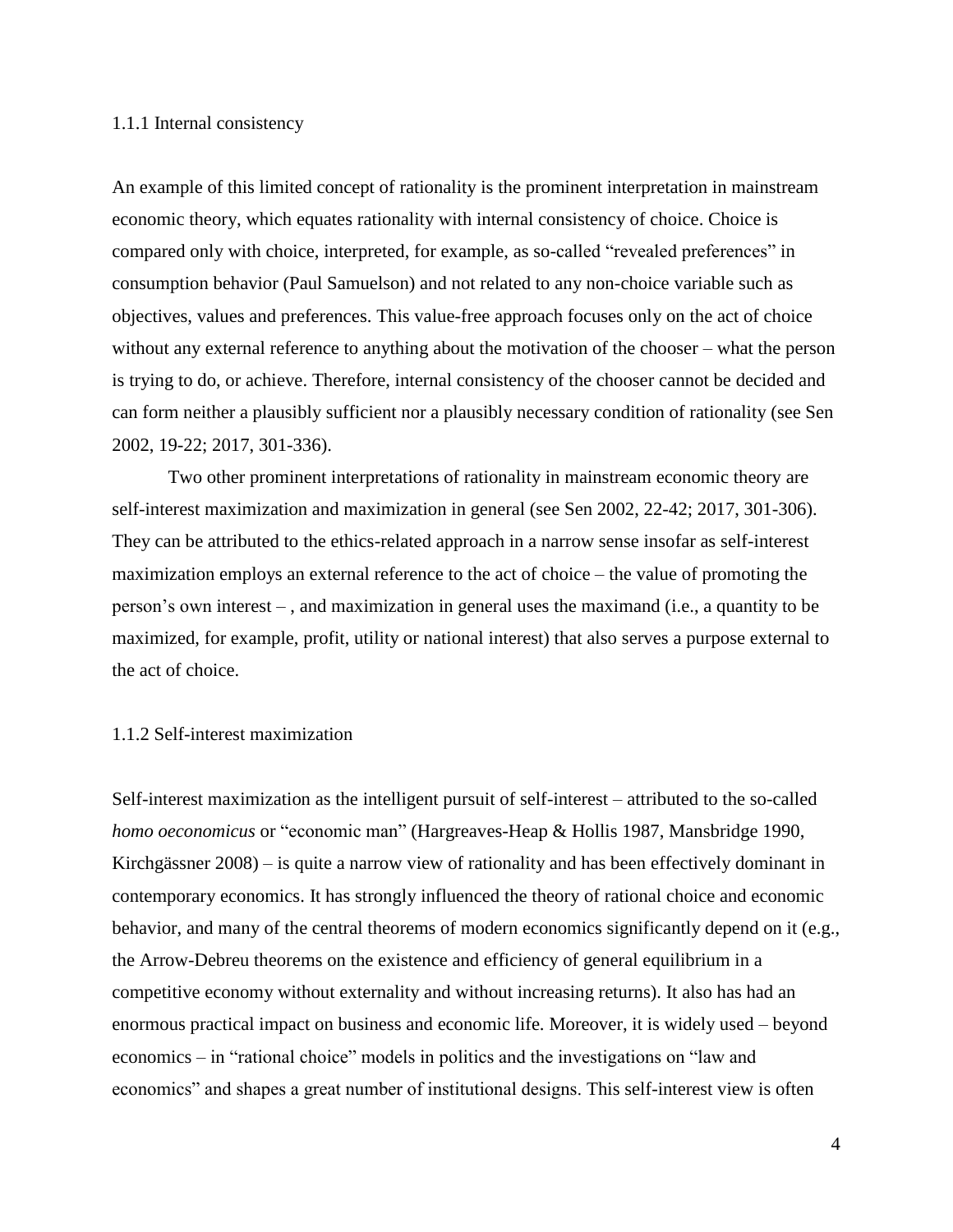related to and justified by the writing of Adam Smith, "the father of modern economics" who supposedly understood each human being as tirelessly promoting his own particular interest (and nothing else). However, this Smith interpretation is hardly accurate and does not stand the test of historical scrutiny (Sen 1987, 22-28).

In the ideal-type case of neoclassical economics self-interest maximization means that the agent has complete, fully ordered preferences over the full range of consequences of his feasible actions. He has perfect information and can calculate exactly all possible outcomes of his preferences. Having done his calculation, he chooses the action which satisfies (i.e., maximizes) his preferences better (or at least no worse) than any other action. A more sophisticated model looks at the risks of several possible consequences of each action and the (subjective) probability distribution for the consequences. The agent assesses the expected utility by discounting each consequence and chooses the action with the highest expected utility. Similarly, rational choice theory defines rational maximizing behavior according to Gary Becker as follows: "All human behavior can be viewed as involving participants who (1) maximize their utility (2) from a stable set of preferences and (3) accumulate an optimal amount of information and other inputs in a variety of markets" (Becker 1976, 14; quoted in Sen 2002, 27).

In his critique of self-interest maximization Sen points to theoretical, conceptual and empirical problems. Self-interest maximization is more than internal consistency and belongs to the ethics-related approach because it includes an external reference, that is the value of selfinterest, to which all decisions have to be oriented. They are rational only insofar as they serve directly or indirectly the self-interest of the person. The person may value anything including the actions and states of other persons, but he includes them in his rational choice – out of "sympathy" or "antipathy" (Sen) – only to the extent that they affect his own well-being and advantage. However, this narrow view of rationality is highly questionable because it refuses to recognize any value other than self-interest that might guide human behavior. Modelling economic and rational behavior in this way is a radical simplification that qualifies all human behavior – if not motivated by self-interest – as irrational, hence dissociating individual behavior from values and ethics (other than the value of self-interest).

Sen rightly criticizes also the concept of utility-maximizing behavior because in a large part of modern economics (inspired by the theory of "revealed preferences") the distinction is not made between utility as maximand and utility as the person's self-interest or well-being (i.e., for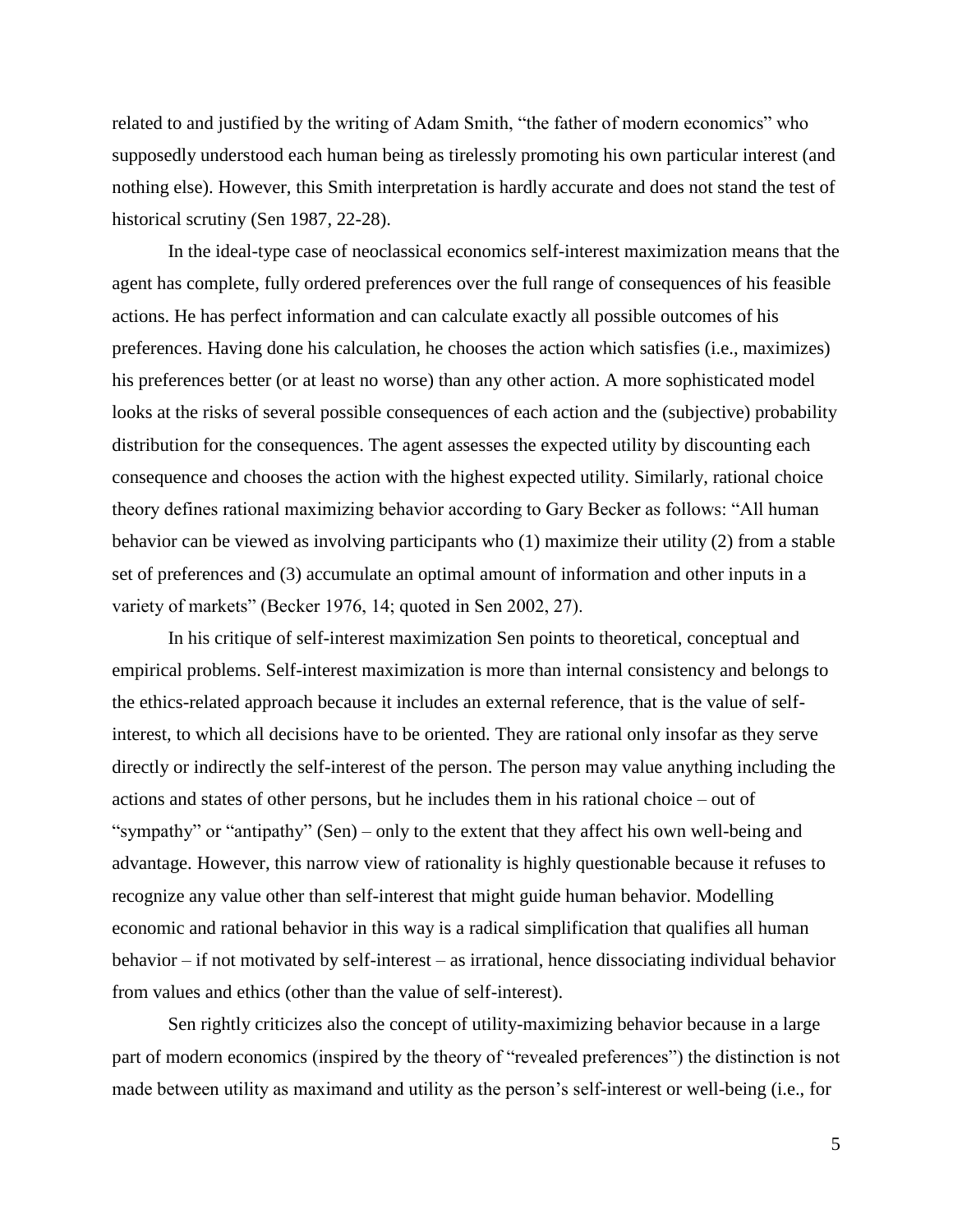what the maximand is to be maximized). Therefore, as Sen critically notes, "[A] pair of distinct delineations is used, typically implicitly (by calling both ideas 'utility'), to get an empirical rabbit out of a definitional hat" (Sen 2002, 27).

In addition to these theoretical and conceptual problems, the narrow rational view of selfinterest maximization leads to serious descriptive and predictive problems in economics because human behavior is often shaped by other values as well. Behavioral economics has showed that motivations such as fairness and commitment (beyond self-interest) do exist and can be strong drivers for human behavior. If they are not taken into account, the predictions of human behavior can be seriously flawed.

#### 1.1.3 Maximization in general

Maximization in general is the third approach to rationality. It keeps the notion that "behavior is regular enough to allow it to be seen as maximizing behavior with an identifiable maximand" (Sen 2002, 30); but it drops the assumption that the purpose of maximization is interpreted as the self-interest of the person. In this approach a person can accommodate different types of objectives and values within the maximizing framework, for example, commitment of the employees to the success of their company, maximizing shareholder value, selfless engagement for nation building, striving for environmental justice, etc.

However, maximization as choosing the best means to the chooser's end can be only a necessary, but not a sufficient condition of rationality because it is just an instrumental requirement for the pursuit of some given – and unscrutinized – set of objectives and values, which sometimes can be patently foolish. Therefore, a broader view of rationality is required: the discipline of subjecting one's choices – of actions as well as of objectives, values and priorities – to reasoned scrutiny (Sen 2002, 4).

With this broader view of rationality as systematic and reasoned scrutiny, we obtain a full-fledged ethics-related approach to economics that goes beyond internal consistency, selfmaximization and maximization in general and explicitly accounts for human motivations and judgments of social achievements. Human motivations include not only self-regarding, but also genuinely other-regarding motivations. Social achievements can be judged with regard to objectives, processes and outcomes. Many achievements such as economic growth and social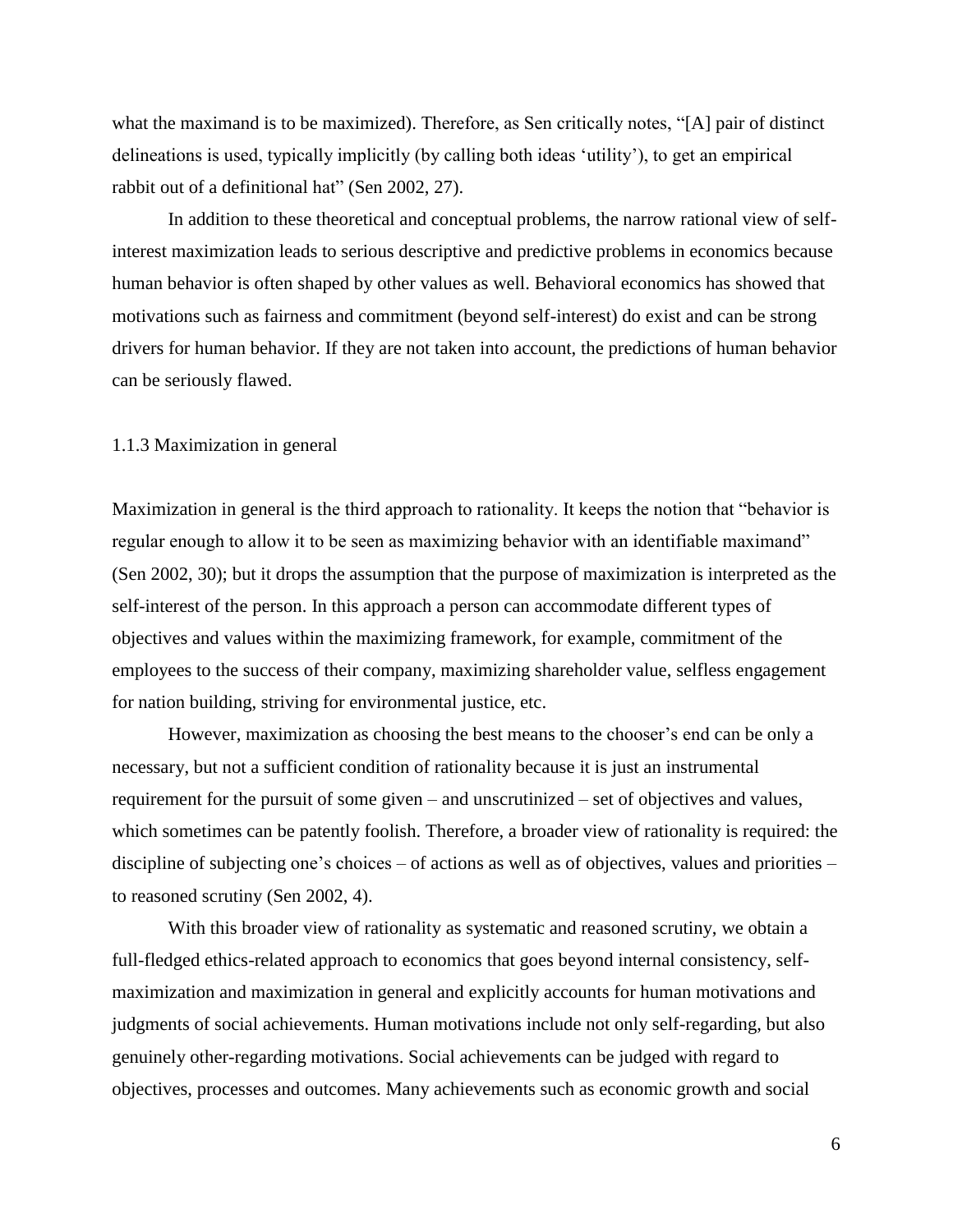policies involve distributional issues, which can be evaluated only if there is an appropriate informational basis for interpersonal comparisons. However, utilities (i.e., mental entities of individuals) and individual preferences – used in utilitarian welfare economics – are not an appropriate informational basis for interpersonal comparisons. As a consequence, one has to renounce such comparisons (as many mainstream economic theories do) or one must find another informational basis that provides a solid basis for comparing and judging social achievements. Fortunately, to solve this problem, Sen developed the concept of human capabilities, which can serve as a robust informational basis for interpersonal comparisons. 4

## *1.2 How to define ethical demands?*

Demand is understood here not in the economic sense but in a more general sense as an insistent and peremptory request, made as if by right; hence an ethical demand is such a request made by an ethical (or moral) claim and based in normative ethics. More specifically, the ethical demands in this paper are based on the principles and guidelines of Catholic Social Teaching (CST). In what ways can they serve as an "ethical compass" and provide ethical criteria for decisionmaking and acting in business and the economy?

#### 1.2.1 The principle of human dignity

As the Pastoral Constitution of the Second Vatican Council *Gaudium et Spes* (GS #16) states, the ethical responsibility of humans (Christians and non-Christians alike) is founded in their freedom to obey their conscience by which all humans can hear the voice of God. This constitutes their human dignity, which, theologically speaking, is grounded in the belief that humans are created in the image of God. Human dignity in itself is inviolable as not only Christians but also other believers and non-believers recognize, and it is the source from which all invulnerable and inalienable human rights are derived (including civil and political as well as economic, social and cultural rights). Based on this understanding, the principle of human dignity requires to respecting dignity and human rights of all human beings in the present and in the future (GS #26).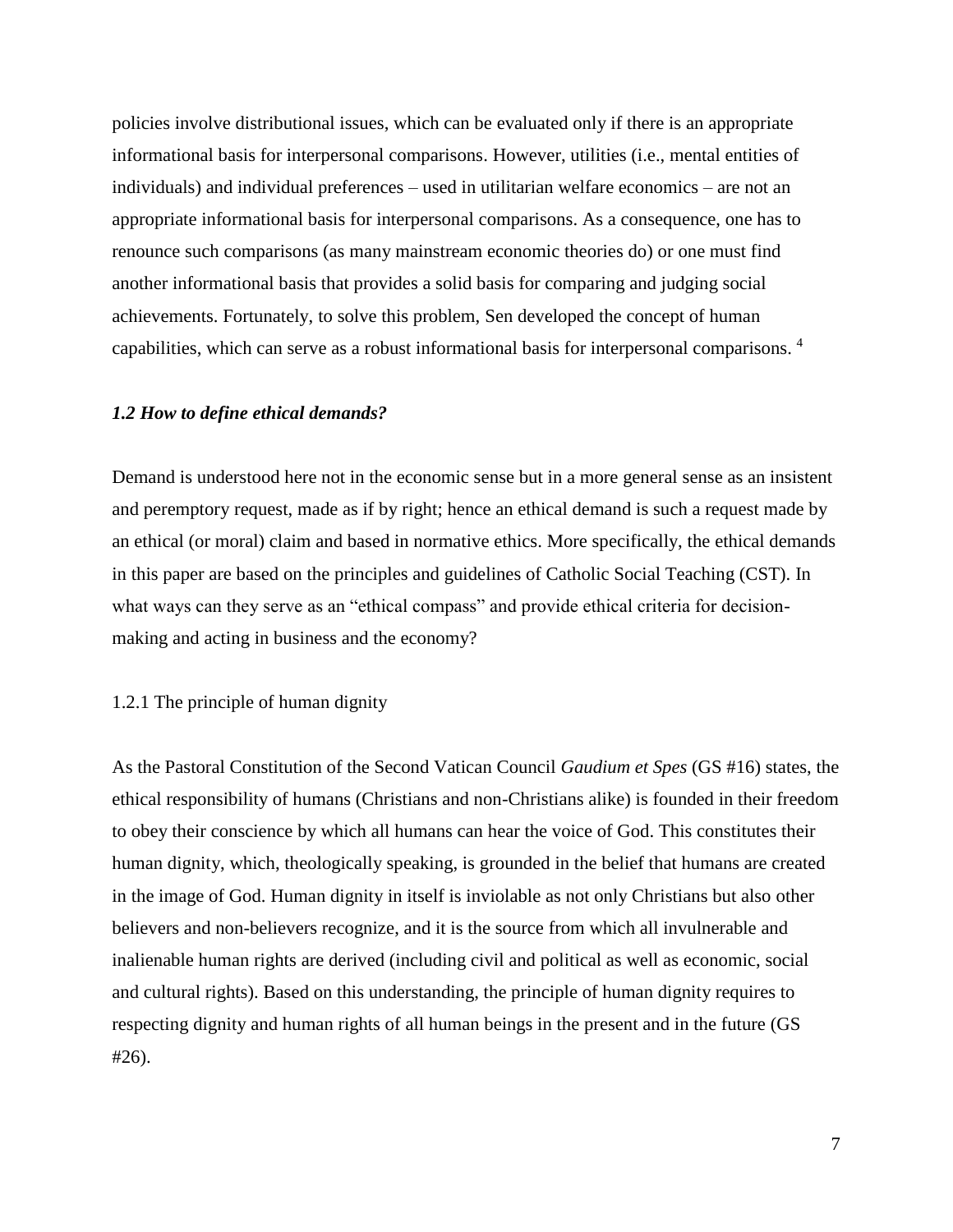# 1.2.2 The principle of the common good

The common good is intrinsically related to human dignity and human rights, grounded in the understanding of the person as a relational being. It expresses the fundamental relationship of the human person to society. *Gaudium et Spes* defines the common good as

… the sum of those conditions of social life which allow social groups and their individual members relatively thorough and ready access to their own fulfillment … [T]oday [it] takes on an increasingly universal complexion and consequently involves rights and duties with respect to the whole human race. Every social group must take account of the needs and legitimate aspirations of other groups, and even of the general welfare of the entire human family. (GS #26)

According to this definition, the common good pertains to the *conditions of social (or societal) life*, not to the substantive goal of all people in society. Therefore, the common good is an instrumental value (in German "Dienstwert"), not an intrinsic value ("Selbstwert") (see Brieskorn 2010, 157). These conditions are necessary for both social groups and their individual members in order to achieve their respective life plans (i.e., their own fulfillment). The common good encompasses the totality of those social conditions and concerns all human beings. In substantive terms, these social conditions consist of all human rights as promulgated in the Universal Declaration of Human Rights in 1948 and specified in the International Covenants and Conventions of the United Nations. They were embraced in the Encyclical *Pacem in Terris* (1963) by Pope John XXIII and confirmed by the Second Vatican Council.

A second definition, also prominent in the Catholic tradition, understands the common good as *a goal or purpose of intrinsic value* because of which individuals join together to form a whole and for which the social body exists (for example, the family or the nation). As Oswald von Nell-Breuning (1985, 40-52), a famous leader in Catholic Social Teaching, wrote, both concepts are inseparably related to each other; who thinks of one concept cannot but implicitly think of the other concept. The common good in its full sense is *the* central concept of Catholic Social Teaching; it is the unifying band of each social body and the only binding reason that justifies the body's rules. Applying this full sense of the common good to the economic system, we will explore later on how its common good can be conceived as the creation of wealth in a comprehensive sense.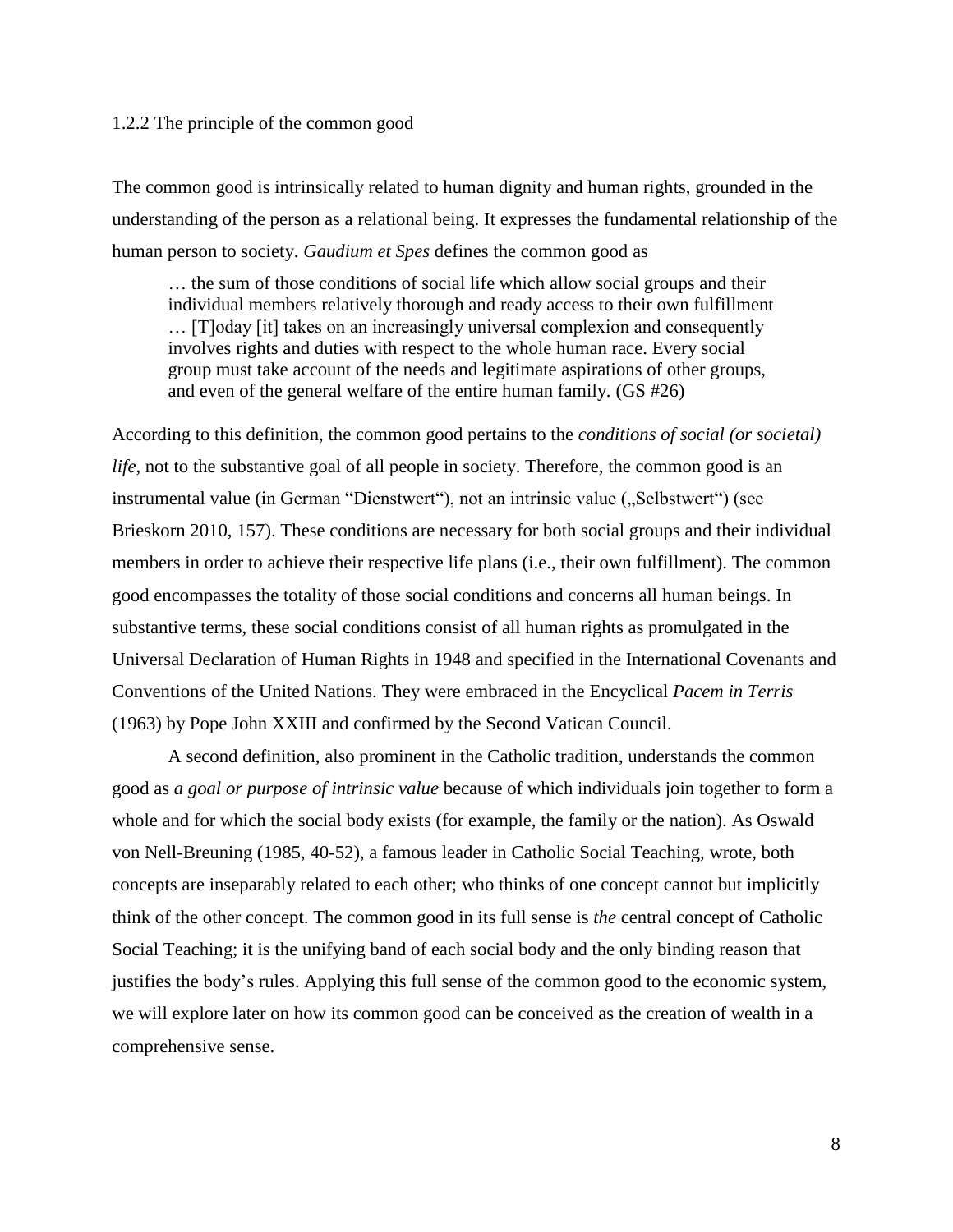## 1.2.3 The principle of solidarity

To understand the principle of solidarity, we may use the image of a group of persons being all in the same boat and having their fates inextricably linked together. So solidarity involves two sides: the empirical fact of being inextricably interconnected and the normative-ethical demand that each person ought to work for the common good, for example safe survival. The Encyclical *Sollicitudo Rei Socialis* of Pope John Paul II (1987) explains the two-sidedness of solidarity as follows: "In a world divided and beset by every type of conflict, the conviction is growing of a radical interdependence and consequently of the need for a solidarity which will take up interdependence and transfer it to the moral plane" (SRS #26). "When interdependence becomes recognized in this way, the correlative response as a moral and social attitude, as a 'virtue,' is solidarity. This then is not a feeling of vague compassion or shallow distress at the misfortunes of so many people, both near and far. On the contrary, it is a firm and persevering determination to commit oneself to the common good" (SRS #38), defined in the double sense as necessary conditions (i.e., securing human rights) for human fulfillment and as the common purposes of human beings.

Because interdependence not only exists within each society but also extend to international relations, solidarity applies by analogy to the international realms as well.

Interdependence must be transformed into solidarity, based upon the principle that the goods of creation are meant for all. That which human industry produces through the processing of raw materials, with the contribution of work, must serve equally for the good of all … Solidarity helps us to see the 'other' – whether a person, people or nation – not just as some kind of instrument, with a work capacity and physical strength to be exploited at low cost and then discarded when no longer useful, but as our 'neighbor,' a 'helper' (cf. Genesis 2:18-20), to be made a sharer, on a par with ourselves, in the banquet of life to which all are equally invited by God. (SRS #39)

The principles of human dignity, the common good and solidarity are closely related to each other. While the first principle focuses on each person as an individual and social being, endowed with dignity and human rights, the second principle emphasizes the common conditions and common purposes the persons should be able to start from and to aim for, and the third principle highlights the attitude and determination necessary to respect the dignity of all persons and to pursue the common good.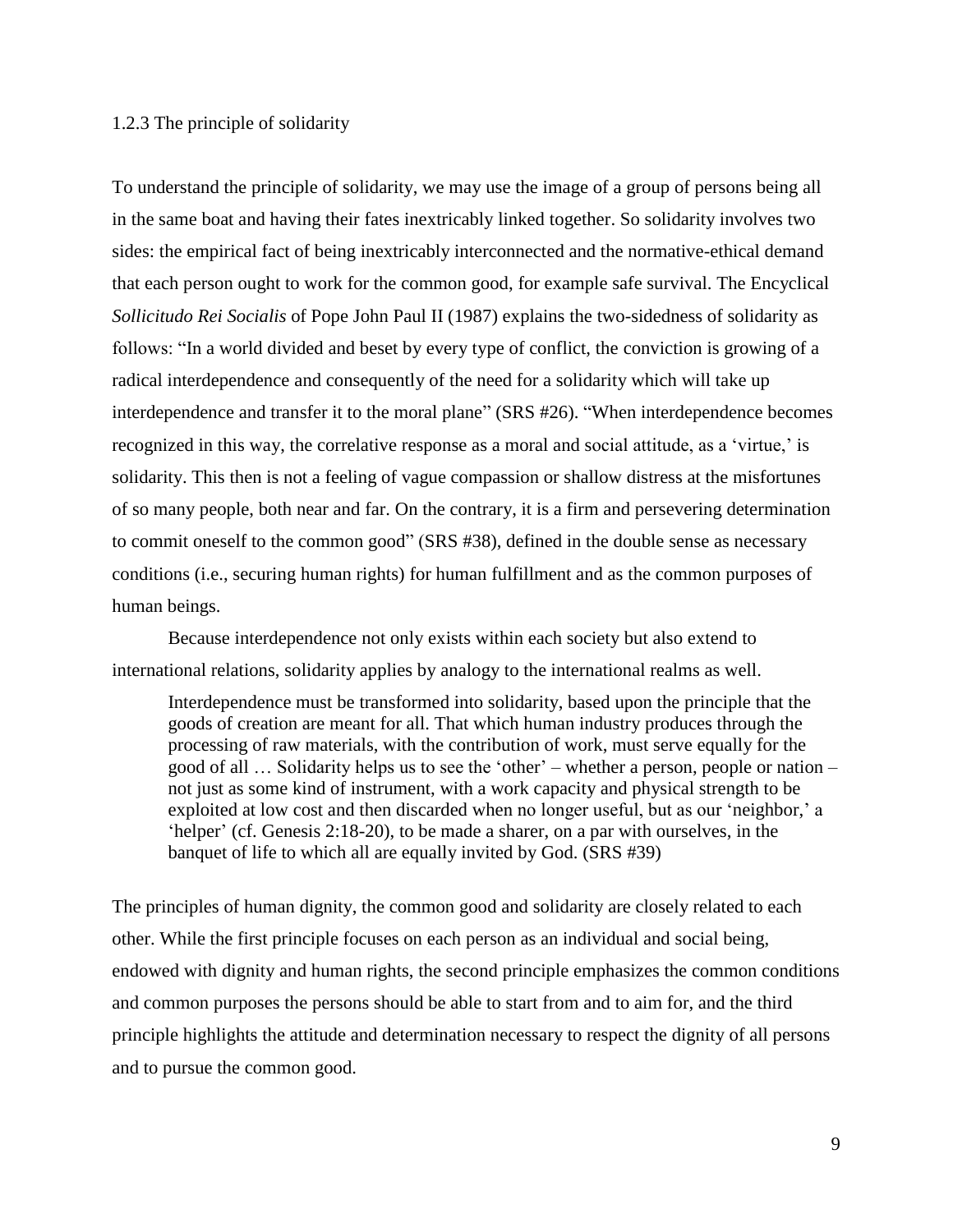# 1.2.4 The principle of subsidiarity

The principle of subsidiarity was introduced to Catholic Social Teaching in the Encyclical *Quadragesimo Anno* (1931), drawing on Catholic and non-Catholic traditions of thought. In the political realm, the principle of subsidiarity regarding the different roles of government activities and private initiatives was already stated by Abraham Lincoln in 1854 (cited in von Nell-Breuning 1985, 42): "The legitimate object of government is to do for a community of people whatever they need to have done but cannot do at all, or cannot so well do for themselves in their separate and individual capacities. In all that the people can individually do as well for themselves, government ought not to interfere."

Subsidiarity has to be understood in the context of the 1930s: the Great Depression in capitalistic countries and the rise of totalitarian regimes not only in the Soviet Union but also in Germany and Italy. The principle consists of two parts: (1) to give as much freedom as possible to smaller organizations and (2) to recognize the indispensable role of the state and large associations to secure aid (in Latin *subsidium*) when necessary.

The Encyclical emphasizes the importance of the first part, which gives as much freedom as possible to smaller organizations:

Just as it is gravely wrong to take from individuals what they can accomplish by their own initiative and industry and give it to the community, so also it is an injustice and at the same time a grave evil and disturbance of right order to assign to a greater and higher association what lesser and subordinate organizations can do. For every social activity ought of its very nature to furnish help to the members of the body social, and never destroy and absorb them. (QA 79)

At the same time, the second part is upheld that recognizes the roles of the state and larger associations – but only to the extent that they are necessary: "As history abundantly proves, it is true that on account of changed conditions many things which were done by small associations in former times cannot be done now save by large associations." (QA 79) And: "The supreme authority of the State ought, therefore, to let subordinate groups handle matters and concerns of lesser importance, which would otherwise dissipate its efforts greatly. Thereby the State will more freely, powerfully, and effectively do all those things that belong to it alone because it alone can do them: directing, watching, urging, restraining, as occasion requires and necessity demands." (QA 80)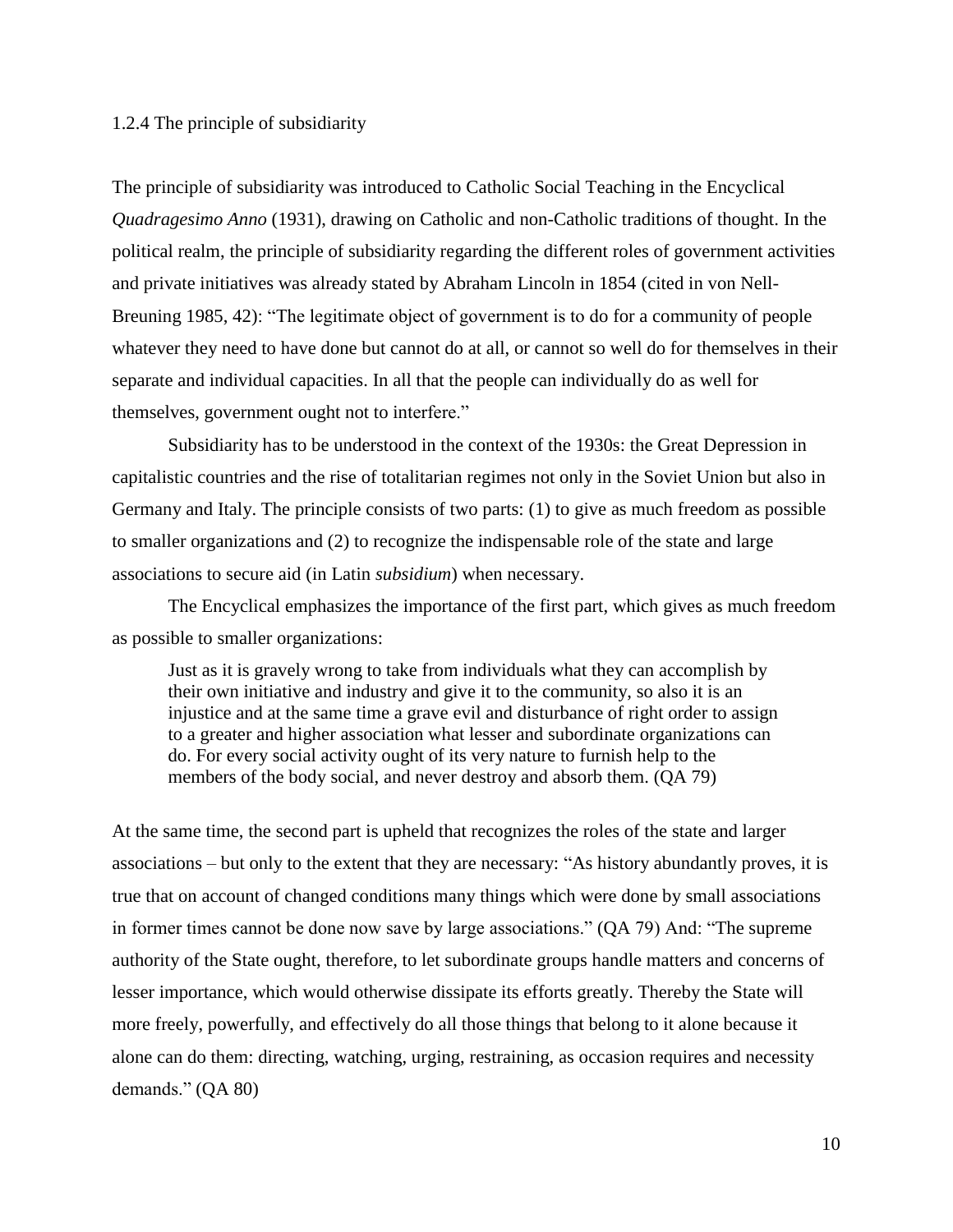Today, the scope of the principle of subsidiarity is extended beyond the nation states (for example in the Maastrich Treaty of the European Union) and applies to a wide range of challenges of international and global importance (for an interdisciplinary discussion of subsidiarity, see Riklin & Batliner 1994).

## 1.2.5 The guideline of the preferential option for the poor

Originally an urgent concern of the Catholic Church in Latin America, the preferential option for the poor has been embraced in statements of Pope John Paul II for the whole Catholic Church and has strongly influenced the pastoral letter *Economic Justice for All* by the United States Conference of Catholic Bishops in 1986 (Groody 2007, 2014). *Sollicitudo Rei Socialis* recalls "the immense multitudes of the hungry, the needy, the homeless, those without medical care and, above all, those without hope of a better future" (SRS #42) throughout the world. "To ignore [this reality] would mean becoming like the 'rich man' who pretended not to know the beggar Lazarus lying at his gate (cf. Luke 16:19-31)."

The option or love of preference for the poor … is a special form of primacy in the exercise of Christian charity, to which the whole tradition of the Church bears witness. It affects the life of each Christian inasmuch as he or she seeks to imitate the life of Christ, but it applies equally to our social responsibilities and hence to our manner of living, and to the logical decisions to be made concerning the ownership and use of goods. (SRS #42)

The guideline of the preferential option for the poor draws the attention to those people on the planet earth who particularly suffer from the violations of the principles of human dignity, the common good and solidarity.

1.2.6 The guideline of integral ecology and sustainable development

In the last fifty years the ecological question – "the preservation of creation" – has moved to the forefront of the challenges for humankind for three basic reasons (Gabriel & Steinmair-Pösel 2013, Gabriel et al. 2017): (1) In today's historically unprecedented situation humankind has gained the enormous power to threaten and impair nature (which never happened in human history before) and to destroy its own conditions of survival and life. (2) The challenge of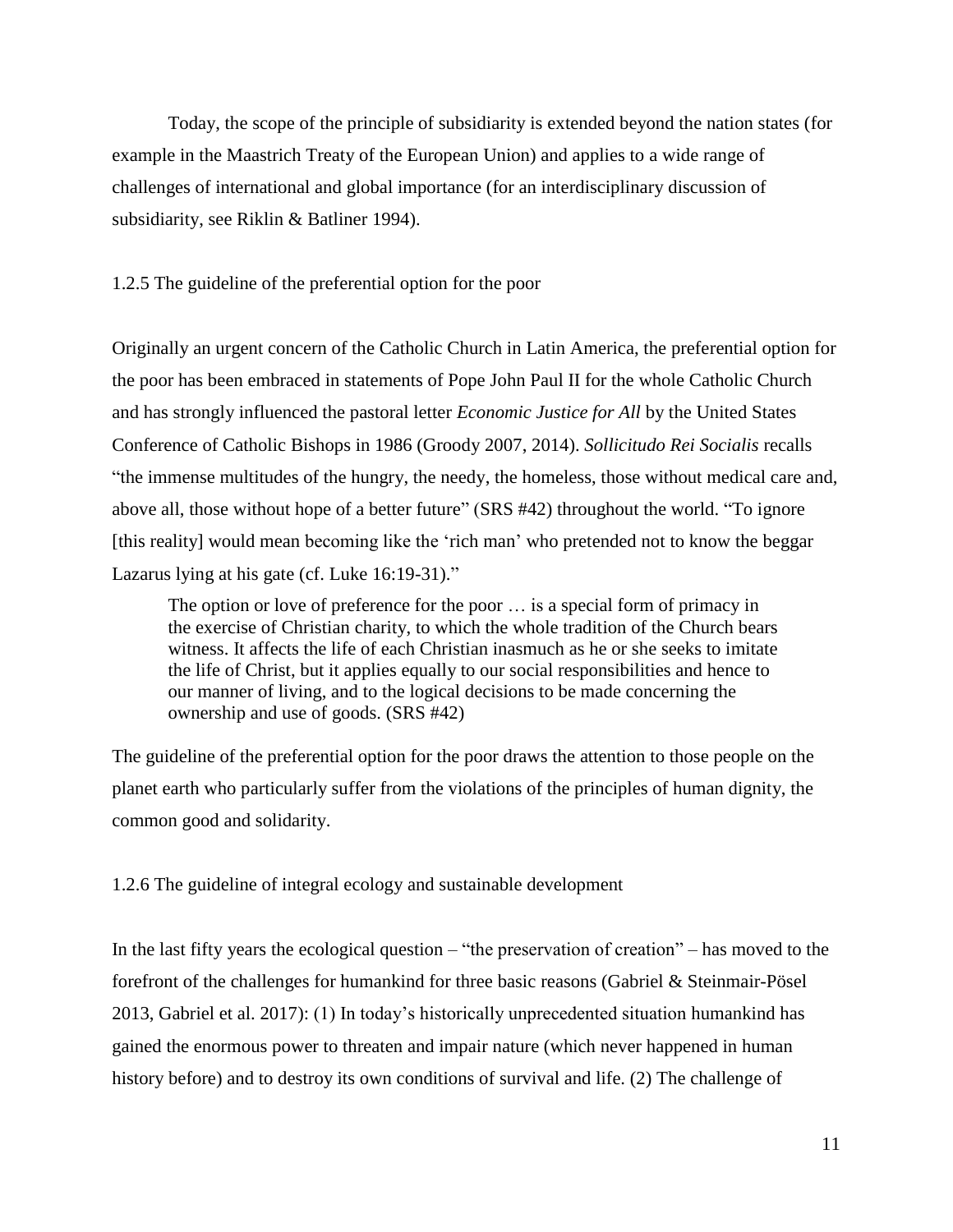*inter*generational justice – the justice for future generations – has also become a challenge of *intragenerational justice because worldwide the socially weak suffer and will suffer more than* the socially strong from the degradation of nature and climate change. (3) Humankind remains intimately connected to nature and cannot dissolve its vital dependence on nature.

In his Encyclical letter *Laudato Si' – On Care for Our Common Home* (2015), Pope Francis addresses the ecological question squarely. He acknowledges the appeal, immensity and urgency of the challenge we face with the ecological crisis and the sufferings of the excluded (LS #13). He briefly reviews several aspects of the present ecological crisis, based on the best scientific research available today: pollution and climate change; issue of water; loss of biodiversity; decline of the quality of human life and the breakdown of society; global inequality; weak responses by government and business; conflicting opinions (LS #17-61).

Pope Francis reaffirms the principles of human dignity, the common good, solidarity and subsidiarity and the guideline of the option for the poor and puts them in the broad context of integral ecology with its environmental, economic, social and cultural dimensions – inseparable from the notion of the common good:

In the present condition of global society, where injustices abound and growing numbers of people are deprived of basic human rights and considered expendable, the principle of the common good immediately becomes, logically and inevitably, a summons to solidarity and a preferential option for the poorest of our brothers and sisters. This option … demands before all else an appreciation of the immense dignity of the poor in the light of our deepest convictions as believers. We need only look around us to see that, today, this option is in fact an ethical imperative essential for effectively attaining the common good. (LS #158)

Calling for a renewed sense of intragenerational solidarity, he also extends the notion of the common good to future generations:

The global economic crises have made painfully obvious the detrimental effects of disregarding our common destiny, which cannot exclude those who come after us. We can no longer speak of sustainable development apart from intergenerational solidarity. (LS #159)

It is noteworthy that, by extending the notion of the common good in such a way, Pope Francis actually adopts – without mentioning – the definition of sustainable development proposed by the World Commission on Environment and Development in 1987, namely sustainable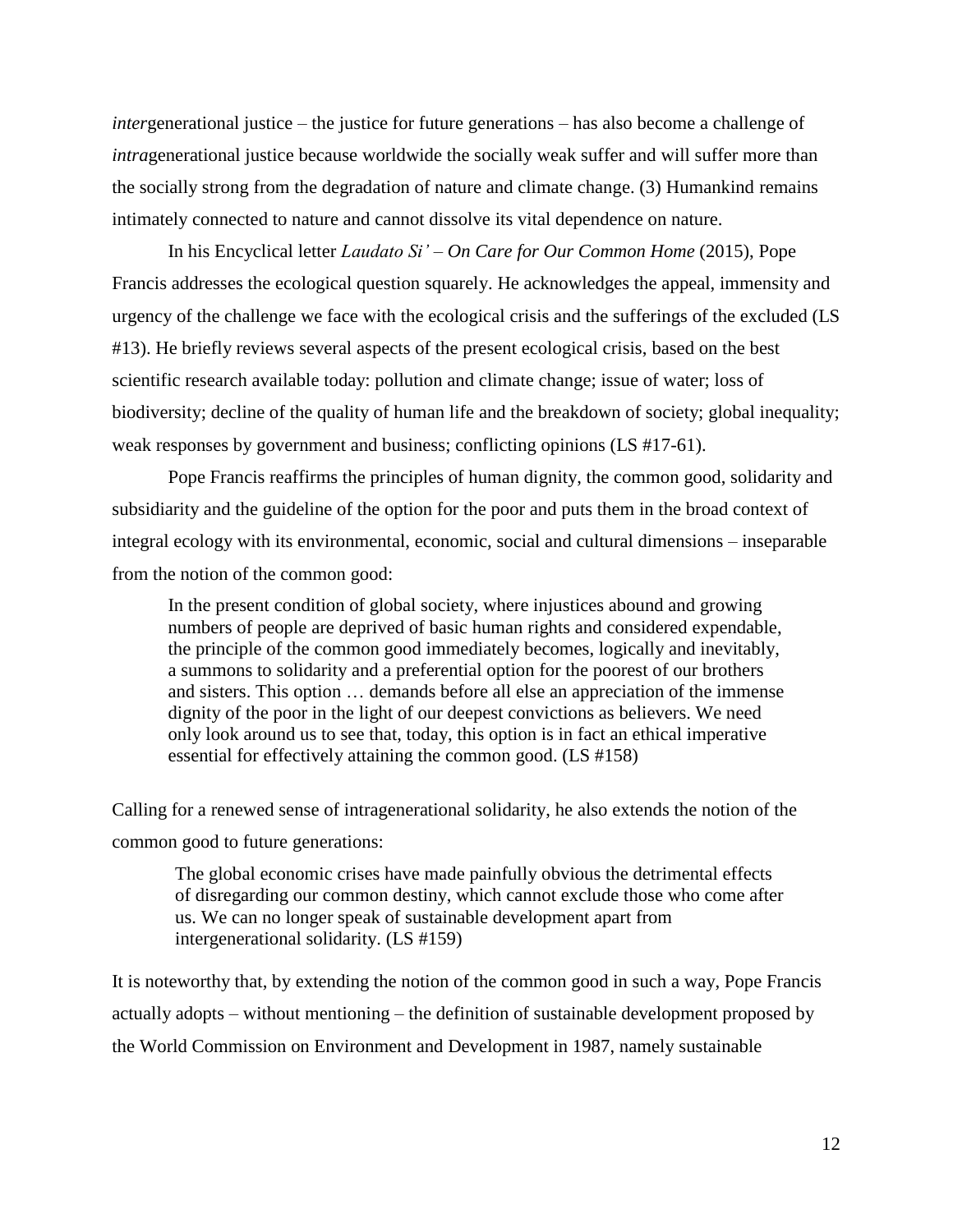development means "to meet the needs of the present without compromising the ability of future generations to meet their own needs" (WCED 1987, 8).

#### **2. Conflicting anthropological and methodological assumptions**

Having outlined different notions of economic rationality and the basic features of Catholic Social Teaching as ethical demands, we now undertake to identify conflicting views. By the same token, we may also discover compatible and mutually supporting views. To begin with, let us consider different anthropological and methodological assumptions.

The engineering approach to economics is a value-free approach that uses only instrumental rationality (i.e., what are the most efficient means to achieve goals given from outside economics) and does not allow any space of freedom for the decision-makers in business and the economy beyond their determined role within instrumental rationality. An example is the internal consistency approach (see Section 1.1.1). In contrast, Catholic Social Teaching states that each human being is endowed with dignity, which means he or she has the freedom to obey his or her conscience in which he or she can hear the voice of God. If economic rationality is defined in exclusively instrumental terms, it clearly conflicts with CST. It is noteworthy that this conflict exists if the engineering approach claims to be the only rational approach to economics. However, if it has a serving function embedded in an ethics-related approach, we can avoid this conflict.

Although self-interest maximization goes beyond the engineering approach by orienting all choices to the (external) value of self-interest, it does not recognize the intrinsic values and interests of other persons on their own merits. At best, it may acknowledge them as long as they do not conflict with it, and may use them for their own interest. In contrast, CST rejects this exclusive focus on self-interest and grants the interests of other persons' equal importance, in accordance with the most important commandment in the Judeo-Christian tradition "to love God with all your heart, with all your soul, and with all your mind and to love your neighbor as yourself" (Matthew 22, 34-40). Obviously, to love your neighbor as yourself does not mean to hate yourself, but to recognize your own human rights and well-being as legitimate.

Maximization in general can be compatible with CST, depending on what the maximand is and for what objective it is maximized. A good example may be the motto of the Society of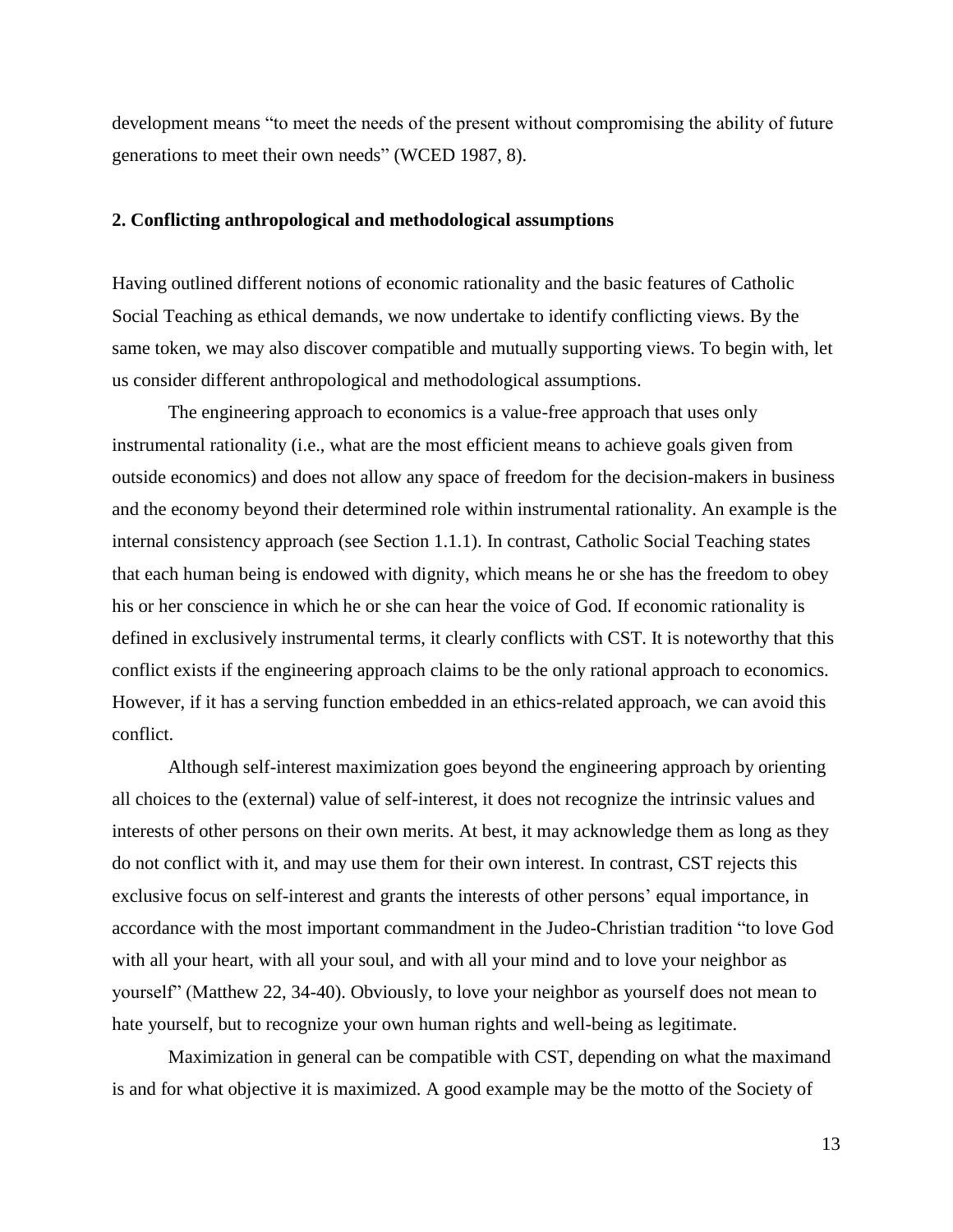Jesus (i.e., the Jesuit order) "Omnia ad majorem dei gloriam" [All things for the greater glory of God]. A confusing, if not poor example is "utility maximization", if it does not specify the utility of whom (who can be all people affected by a choice, as the theory of utilitarianism requires) or if it simply means the utility of the chooser. In any case, maximization in general can be only a necessary, but not a sufficient condition of rationality. Moreover, striving always for the better might be "the enemy of the good", that is neglecting or damaging the good.

The methodological individualism in mainstream economic theories asserts that all economic behavior can be traced back to individual decision-makers and actors. Collective decision-makers and actors do not exist and, as a consequence, they cannot be held responsible and accountable in an ethical (or moral) sense. For example, multinational corporations as corporate actors cannot be held ethically responsible for the violation of human rights. In contrast, CST conceives each human being as a person, that is a relational being with an individual and a social dimension. Groups and bigger associations of persons can have their own identity, culture and conduct and form a whole body. It is distinct but not separate from the identity and conduct of the persons who constitute the whole body. This relational view of the person has far-reaching implications for the understanding of economics and business in theory and practice and for the theoretical and practical conception of ethical demands.

Economic rationality in the instrumental sense has often been used for the domination not only of human beings and peoples but also of nature, living beings and ecosystems. In contrast, CST, based on a thorough interpretation of the creation story in the Judeo-Christian Bible (Genesis 1-2), demands stewardship for the creation in attitude and behavior, that is "caring for our common home": "Business is a noble vocation, directed to producing wealth and improving our world. It can be a fruitful source of prosperity for the areas in which it operates, especially if it sees the creation of jobs as an essential part of its service to the common good." (LS #129)

## **3. Conflicting purposes of the economic system**

When asking about the purpose of the economic system, we can find a large variety of answers: to produce, distribute and consume goods and services for the living of people; to create jobs; to accumulate wealth; to overcome poverty; to maximize profit; to create shared value; to promote growth; to serve the well-being of nations, etc.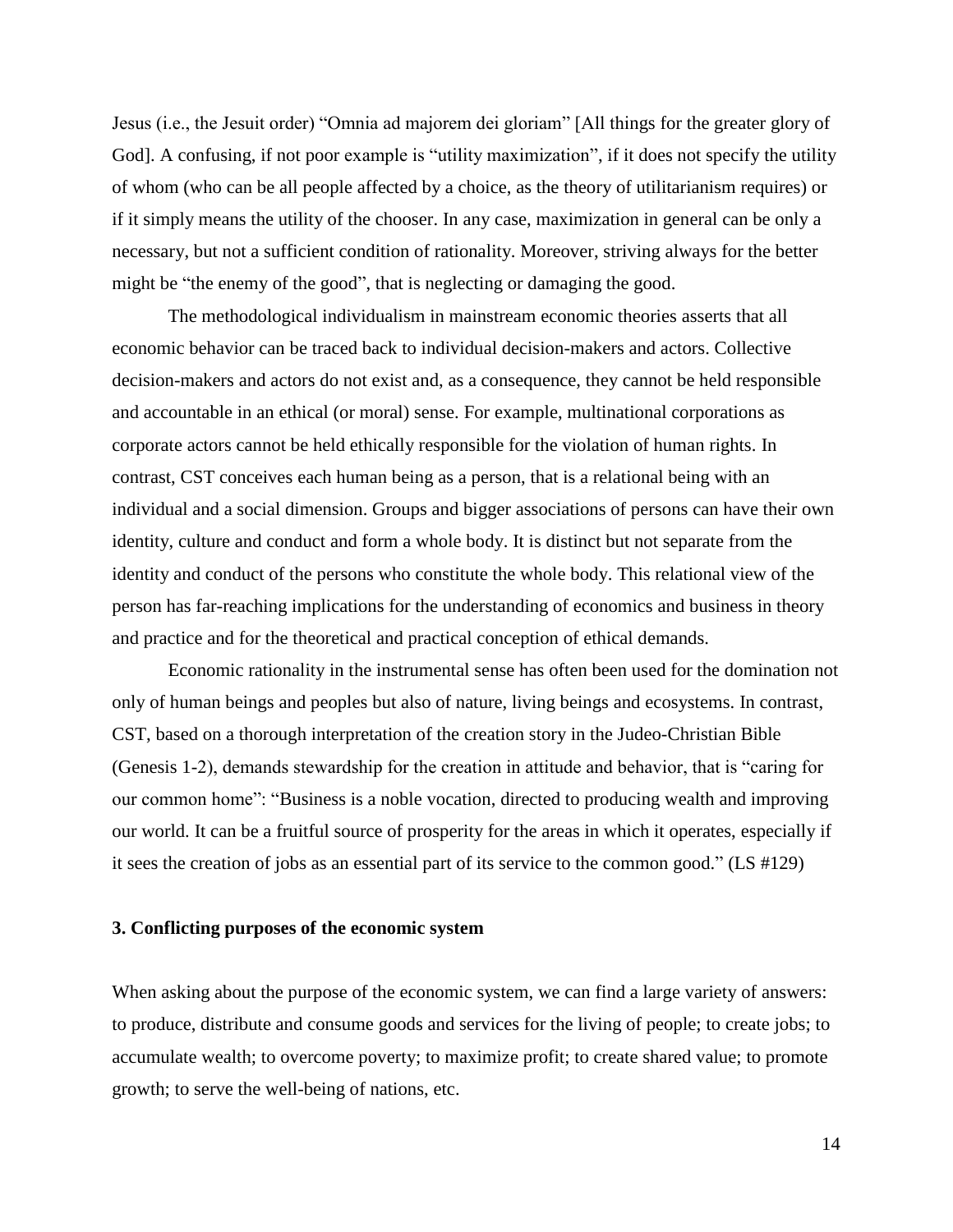Obviously, these purposes point to very different directions and can hardly be reconciled. But they can have far-reaching consequences as to how the economy is organized; how it shapes policies; how it helps and hurts people; how it impacts the environment.

To evaluate at least some of these purposes, I propose a benchmark against which conflicting purposes can be assessed. It consists of a comprehensive notion of wealth, briefly presented here and extensively explained elsewhere. <sup>5</sup> The purpose of the economic system is *the creation of wealth as the total amount of economically relevant private and public assets including natural, economic, human, and social capital*. The formal distinction between private and public is based on the economic definitions of private and public goods, the latter characterized by non-rivalry and non-exclusivity. The substantive types of capital include natural capital (i.e., natural resources minus environmental burdens), economic capital (i.e., real and financial capital), human capital (i.e., human beings' health and education) and social capital (i.e., trust relations between humans according to Robert Putnam [2002]). These four types of capital are also central in the OECD definition of enabling sustainable human well-being over time (OECD 2013). The process of creation means making new and better things, involving interrelated productive and distributive dimensions and material and spiritual aspects, measured in terms of capabilities (i.e., expanding real freedoms that people value to enjoy [Sen]; see Note 4) and being sustainable over generations as defined by the World Commission on Environment and Development (WCED 1987).

While this definition of purpose can include an immense variety of objectives, it also sets clear and measurable boundaries and signals conflicts with purposes, which lie outside these boundaries:

(1) A large part of the wealth of a society consists of public wealth (for example, a relatively stable financial system, a fair and effective rule of law, or climate change as a public "bad"). According to the theory of public goods (Samuelson 1954, Musgrave 1958), markets cannot create public wealth; rather, it needs collective actors (such as government). Moreover, the creation of public wealth fails, if it is motivated by selfinterest; rather, it requires other-regarding motivations (such as commitment to the common good, solidarity and the preferential option for the poor). Therefore, the purpose of public wealth conflicts with an extreme market ideology and extreme reliance on selfinterest.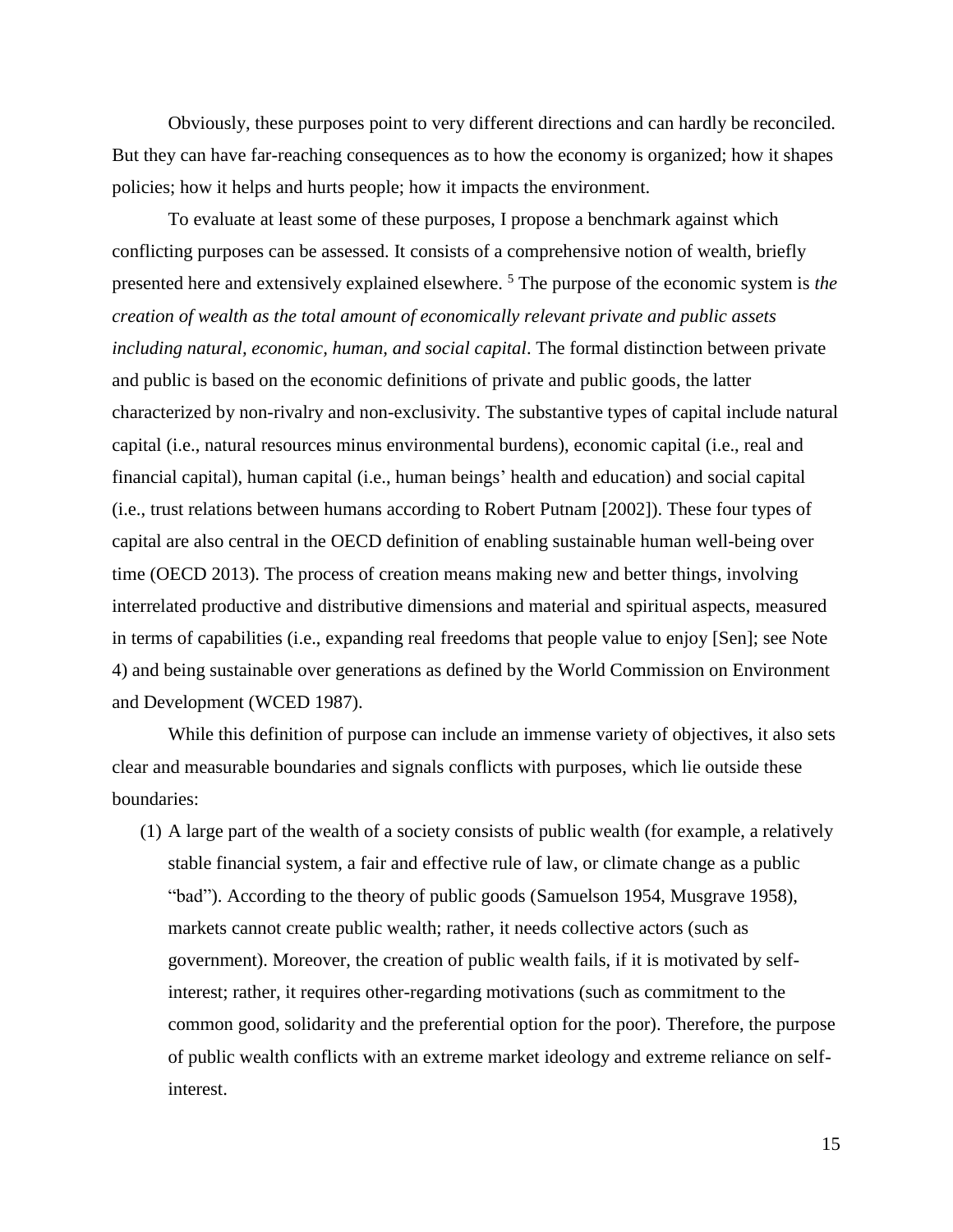- (2) The purpose of creating four (not one or two) types of capital requires to take seriously the positive and negative impact of business and the economy on the environment and to account for their positive and negative impact on health and education of people and their trust relationships. Therefore, to ignore or reduce any of the four types of capital conflicts with the purpose of wealth creation in a comprehensive sense.
- (3) Because the productive and the distributive dimensions of wealth creation are deeply related to each other, the purpose of the economic system must include both dimensions. Therefore, to focus exclusively on either production or distribution (embraced by ideologies from the right and the left, respectively) conflicts with the comprehensive purpose of wealth creation.
- (4) Involving both material and spiritual aspects of wealth creation, the purpose of wealth creation conflicts with materialism (e.g., only striving for an abundance of money, property, and other material goods) and with spiritualism that neglects the material conditions of human existence.
- (5) The purpose of wealth creation includes human beings (their health, education and trust relations with others) as well as physical and environmental conditions, which matter to human beings (economic and natural capital), accounting for and expressing the bodiliness of human beings. Therefore, it conflicts with the purpose of concentrating on physical and environmental conditions alone as well as with the purpose of focusing on human beings alone (who are "the real wealth of nations" according to the UN Human Development Report 2010).
- (6) Based on the classical definition of sustainability (WCED 1987, OECD 2013), the purpose of wealth creation adopts a long-term and intergenerational perspective. Therefore, it conflicts with all forms of "short-termism."

These conflicts matter not only for defining the purpose of the economic system but also for conceptualizing and measuring its conditions, processes and outcomes (Enderle 2018). Moreover, given their relevance at the systemic (or macro-) level of the economic sphere of life, they also deeply shape the conditions and actions of organizations at the meso-level and of individuals at the micro-level. To illustrate, we explore a few conflicts at the meso- and microlevels.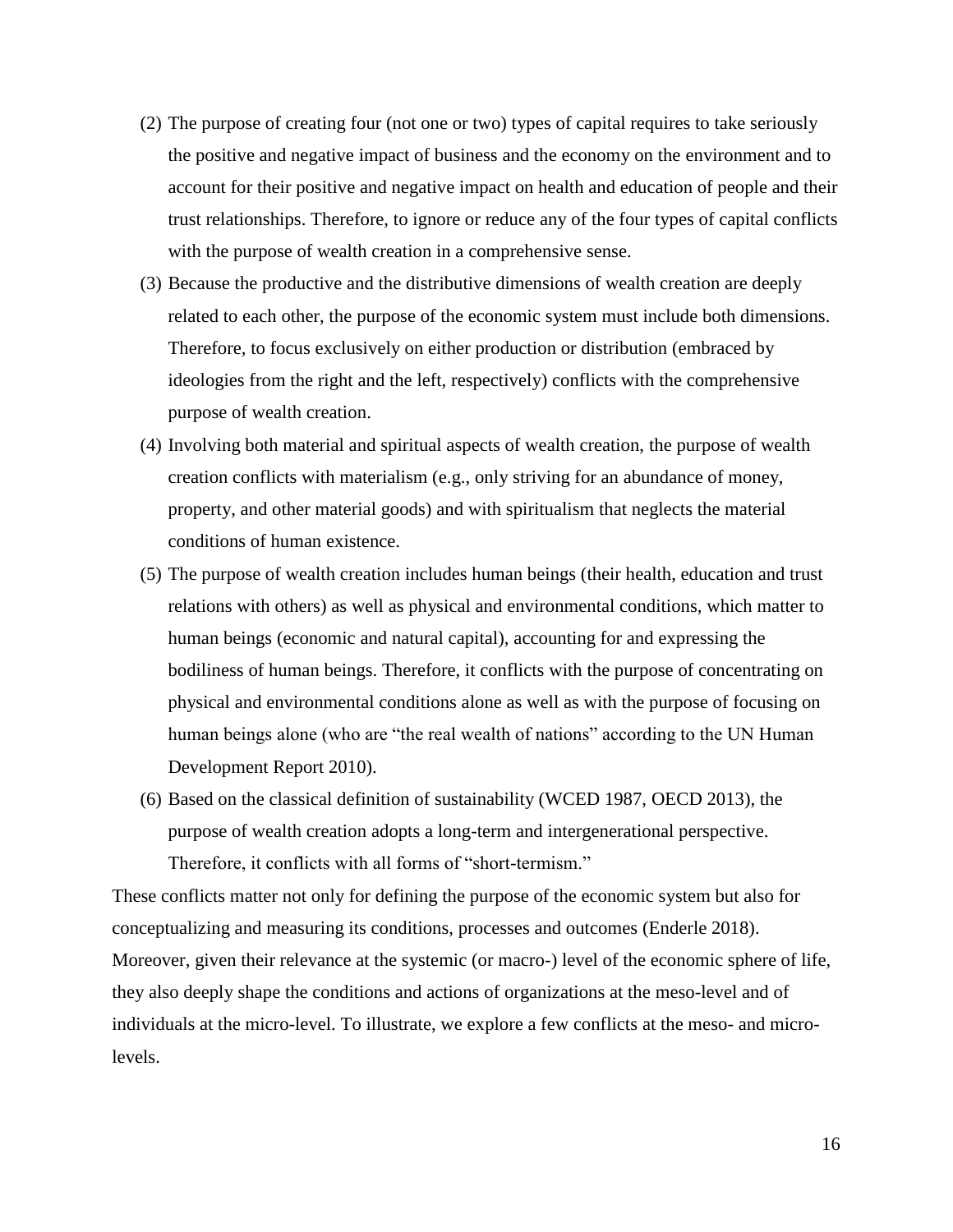## **4. Two conflicting business models**

## *4.1 A foiled hostile takeover*

We begin with a conflict between two business models that showed its dramatic face recently. In February 2017, Kraft Heinz controlled by Warren Buffet's Berkshire Hathaway investment group and Brazilian investor-led 3G Capital (private equity group) attempted a hostile takeover of Unilever, the Anglo-Dutch consumer products group with revenues of about  $\epsilon$ 50 billion a year that reaches 2.5 billion people a day. The approach became public on Friday morning, February 17, and by Sunday evening, February 19, the bid was dead. As Paul Polman, CEO of Unilever, explained, the bid "was clearly a clash between a long-term, sustainable business model for multiple stakeholders and a model that is entirely focused on shareholder primacy" (Daneshkhu & Barber 2017, 22).

What are these two business models? Unilever faced the prospect to be transformed into a business entirely focused on shareholder primacy. In contrast, Polman defines his own corporation as a long-term sustainable business for multiple stakeholders. This characterization is akin to the business model implied in the UN Guiding Principles of Business and Human Rights; they emerged from the UN Global Compact, of which Polman is the new Chairman of the Foundation for the Global Compact.

#### *4.2 The shareholder primacy model*

The shareholder primacy model – drawing on the agency-based model and further developed by Michael Jensen and William Meckling in the article "Theory of the Firm" (1976) – is characterized by the following features (Bower & Paine 2017, 52):

- Shareholders own the corporation and are "principals" with original authority to manage the corporation's business and affairs.
- Managers are delegated decision-making authority by the corporation's shareholders and are thus "agents" of the shareholders.
- As agents of shareholders, managers are obliged to conduct the corporation's business in accordance with the shareholders' desires.
- Shareholders want business to be conducted in a way that maximizes their own economic interest. (The assumption that shareholders are unanimous in this objective is implicit throughout the article.)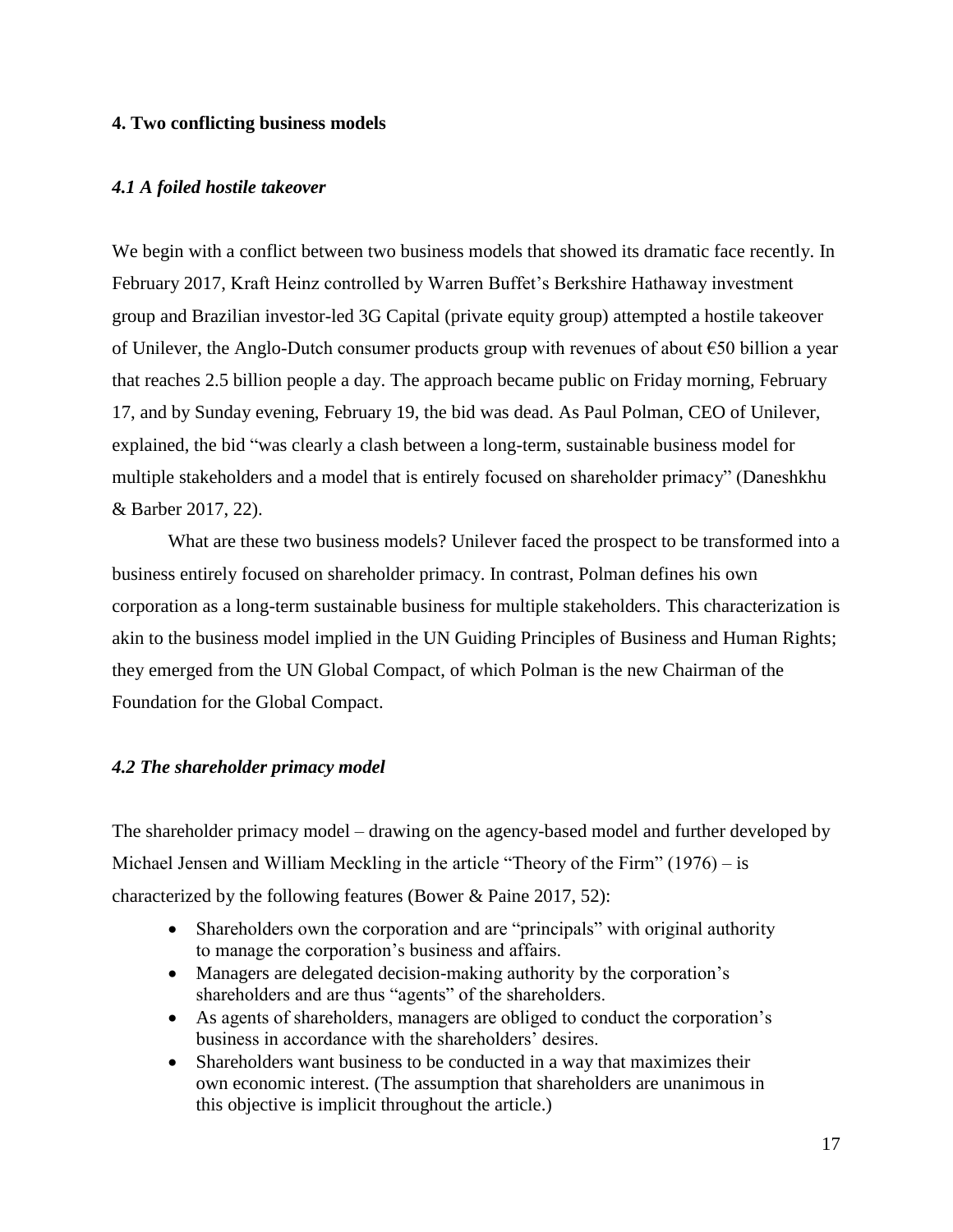This model belongs to the type of self-interest maximization insofar as it assumes the economic interests of the shareholders as the only intrinsic value to maximize, whereas the interests of other stakeholders (i.e., employees, consumers, suppliers, etc.) and society at large can only play at best an instrumental role. Managers are supposed to maximize shareholder returns by aligning their interests (of "agents") with those of shareholders (their "principals"). Based on these ideas, a related theory of organization requires that managers in turn properly delegate "decision rights" and create appropriate incentives in order to maximize shareholder value throughout a company. Moreover, the board of directors has the responsibility to control the "agency costs" for shareholders and thus design executive compensation to align management's interest with those of shareholders.

Here is not the place to discuss and criticize in detail this model of shareholder primacy (for a powerful discussion, see Bower & Paine 2017). We focus on the question of economic rationality involved in this model and emphasize several critical points. As a type of self-interest maximization, the model assumes that shareholders' interests are unanimous; however, institutional investors tend to be interested in long-term performance while many speculators chiefly are short-term oriented, want to make quick profit and do not care about the long-term health of the company, let alone about sustainable business in the sense of intergenerational justice. A second criticism concerns the primary focus on shareholders by neglecting and instrumentalizing the interests of other stakeholders (such as employees, consumers and suppliers); as discussed in Section 1.1.3, the reduction to one single value (i.e., shareholder value) reveals a very narrow understanding of economic rationality and is often flawed in explaining and predicting economic performance. Moreover, the model assumes that shareholders own the company; but, according to corporate law, shareholders do not have the right of "owners" of the corporation and managers are not shareholders' "agents." In addition, the model implies that the purpose of the company is profit maximization; however, this notion conflicts with the purpose of the economic system defined as wealth creation in a comprehensive sense. Finally, based on methodological individualism, the model does not account for companies as corporate actors with their own identity, interests, culture and responsibility. In sum, the model of shareholder primacy is hardly a model of economic rationality.

18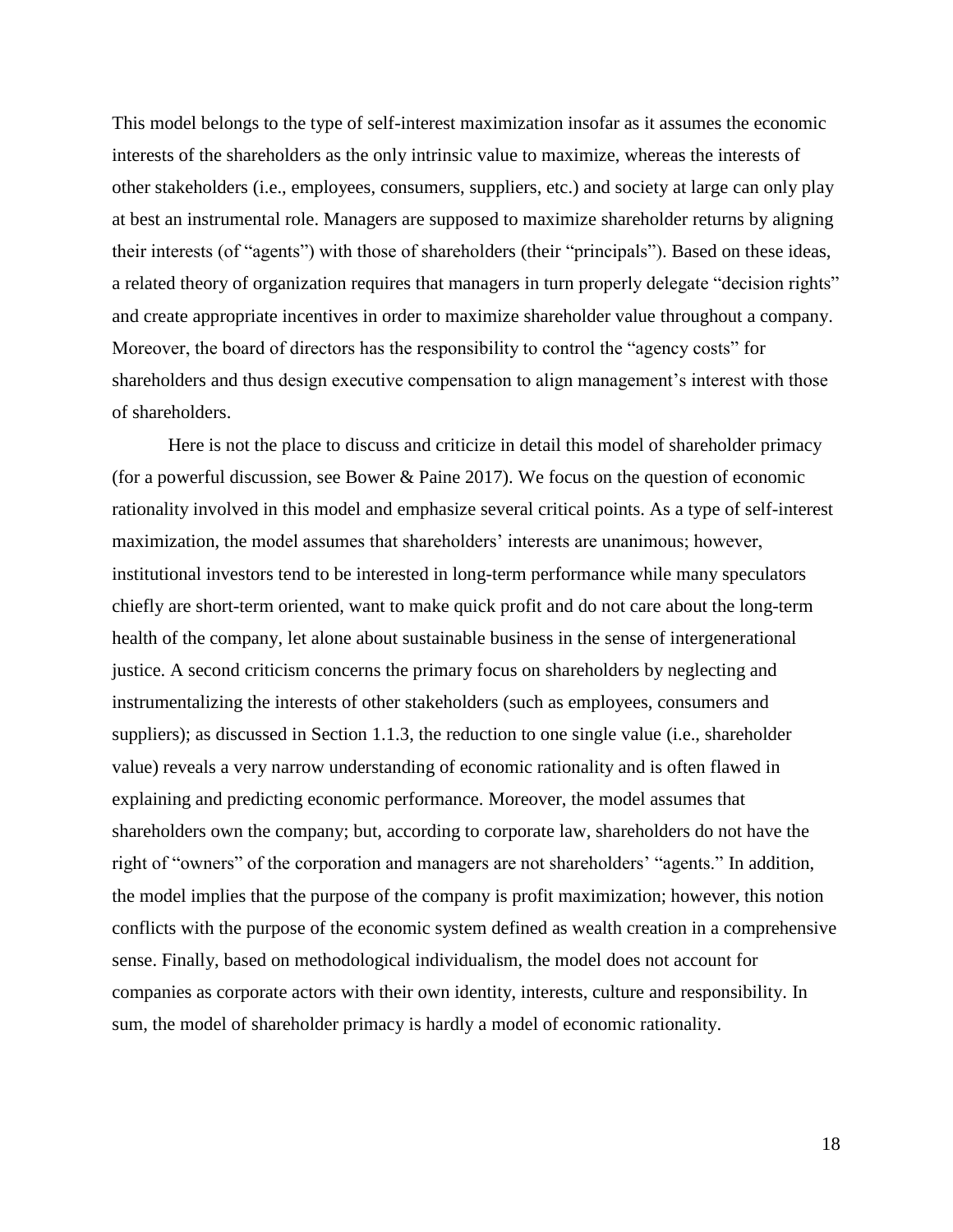### *4.3 The business model of the UN Guiding Principles on Business and Human Rights*

Based on the UN Global Compact<sup>6</sup>, the UN Guiding Principles on Business and Human Rights were endorsed by the UN Human Rights Council in 2011 and consist of three pillars: the States' existing obligations to respect, protect and fulfill human rights and fundamental freedoms; business enterprises' responsibility to comply with all applicable laws and to respect human rights; and the States' and business enterprises' commitment to provide appropriate and effective remedies when rights and obligations are breached (UN 2008, 2011, 2012).

The implied business model of "corporate responsibility to respect human rights" includes five features: (1) It applies to all business enterprises, both transnational and others, regardless of their size, sector, location, ownership and structure. (2) It concerns all human rights contained in the International Bill of Human Rights and the International Labor Organization's core conventions. (3) Corporate responsibility, carried by the whole organization and its members, holds independently of the fulfillment of the States' duties. (4) "Respect" means that businesses do not cause, contribute, or link themselves to operations, products or services that involve the violation of human rights. (5) The human rights due diligence process should uncover risks of non-legal (or perceived) as well as legal complicity and generate appropriate responses. <sup>7</sup>

### *4.4 Conflicts between these two business models*

A brief comparison shows that either model provides managers clear guidance to run a business organization, though in conflicting directions. The conflicts relate to the concept, purpose and responsibility of the business organization, the freedom and responsibility of management, the role of multiple stakeholders, the impact of corporate conduct in terms of human rights, and the time perspective. The shareholder primacy model does not conceive the corporation as an entity and corporate actor on its own right and bearing responsibility in an ethical sense for a purpose other than shareholder value maximization – as the UN Guiding Principles assume. Since economic rationality demands in the first model to align the managers and employees of the firm to pursue this maximization purpose for one single stakeholder (i.e., shareholders), managers and employees do not have the freedom to act differently in a rational way. In contrast, the second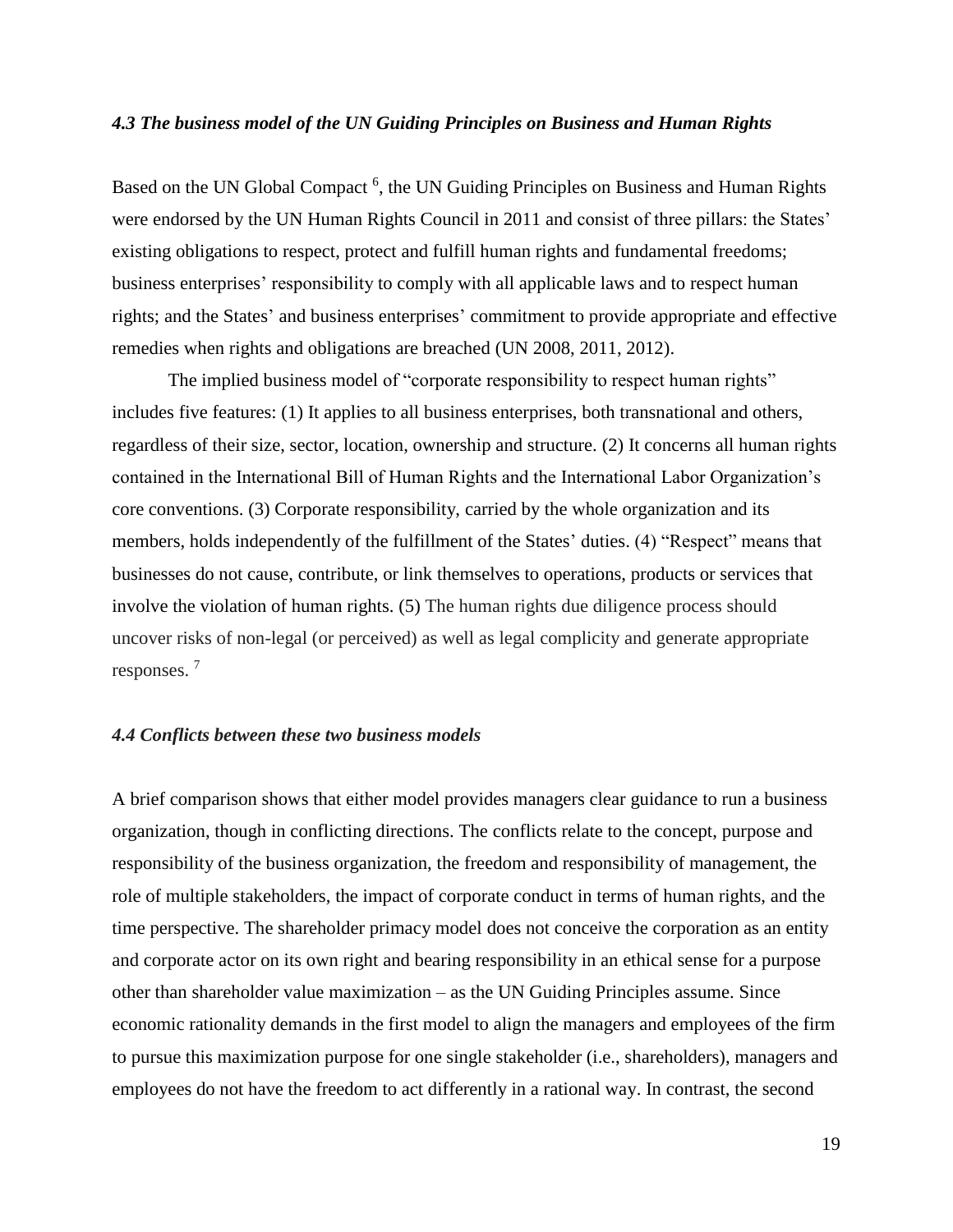model expects any business organization and its managers to take all human rights seriously as both objectives and means and to use their freedoms to do due diligence in order to respect all human rights at stake; by doing so, they acknowledge the interests of multiple stakeholders. Furthermore, the first model neither specifies the time horizon nor strives for the well-being of the business organization itself, be it in the short or in the long term. In contrast, the second model takes the time perspective explicitly into account and balances the short and the long term perspective in view of genuine sustainability.

#### **5. Conflicts of individual actors**

Individuals face a great number of conflicts between economic rationality and ethical demands, as members of the economic system and business organizations and in relation to other individuals. <sup>8</sup> Particularly tough challenges are situations in which individuals feel obliged to "blow the whistle" against unethical or illegal activities at the individual, organizational or systemic level.

A recent example <sup>9</sup> is the case of a head financial advisor, Sam Crocker, second to his boss Kevin Fairland, working for a small financial advisory firm, Brotherly Capital, with six employees. Sam began his career as an entrepreneur and became a go-to technology guy. Kevin was a portfolio manager, wrote a weekly column about stock picking and eventually founded with Sam Brotherly Capital. Sam respected Kevin and was very grateful for everything that Kevin taught him.

One day Kevin fired a new assistant who was beloved in the office for her skills and demeanor without explanation and brought in a technology expert to set up a new folder with financial statements of Kevin's clients including his friends and family. Sam became suspicious and discovered a set of forged statements with 60 accounts worth approximately 10 million dollars stolen from the clients. Immediately, he knew that was a Ponzi scheme. So he performed a "noisy" exit from his firm, including an email to all clients of Brotherly Capital and publically announcing his resignation. The SEC and several other investigators interviewed Sam for many weeks on any information he had. They wanted to make sure that Sam was not also involved in the scheme. Then they turned in Kevin, CEO of Brotherly Capital, who ended up going to jail for 10 years. Sam, the whistleblower, had to pay large amounts of lawyer fees, was unemployed for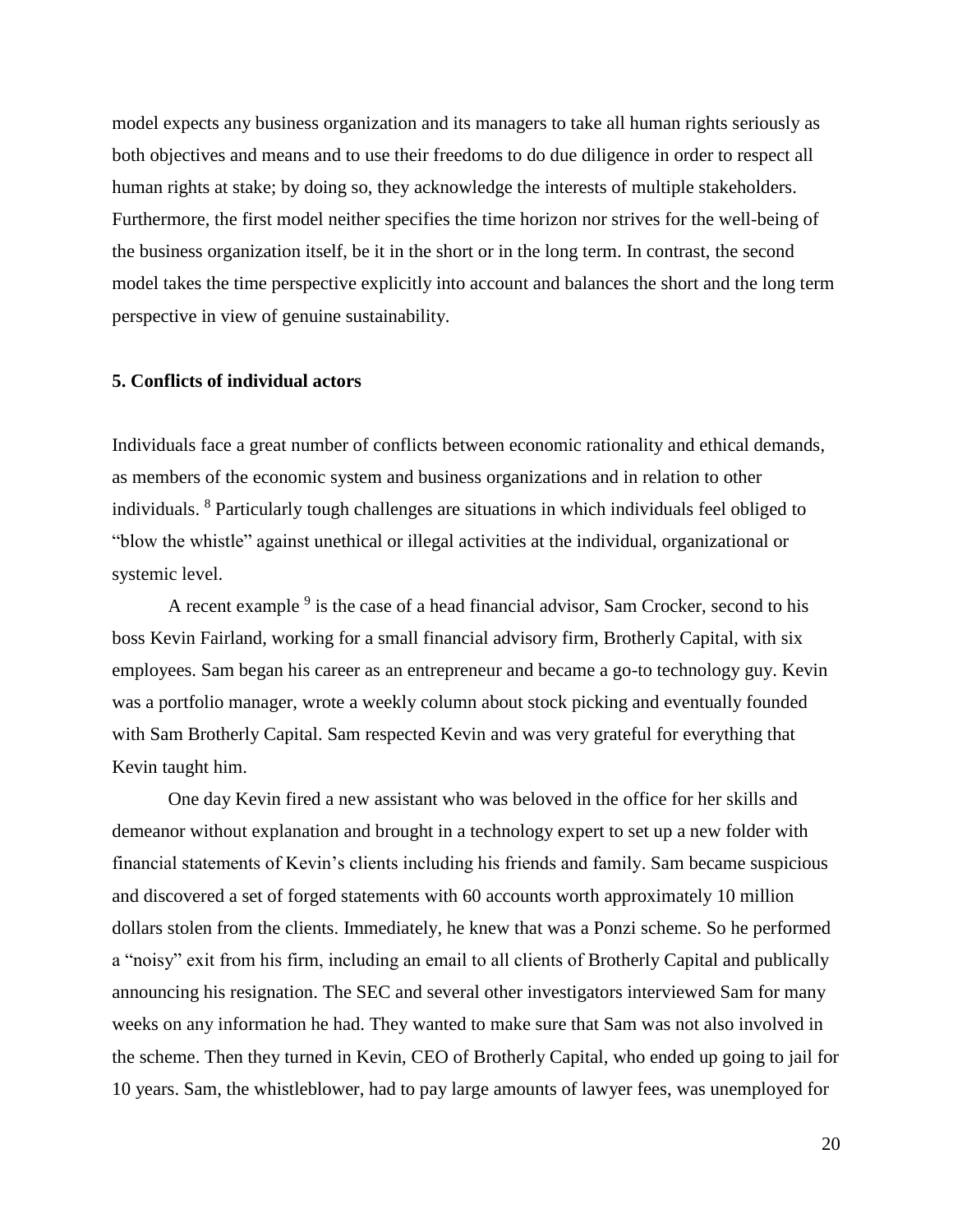two years and devoted a lot of time for going through the process. But he stated he would do it all again because it was, legally and ethically, the right thing to do. – At first glance, doing the right thing seemed to cause a massive conflict between ethical demands and economic rationality. But, on closer inspection, it turned out that the ethical demands – congruent with economic rationality – conflicted actually with economic irrationality.

As this example shows, whistleblowing can demand a high level of professional competence, a clear view of ethical responsibility, extraordinary determination "to do the right thing" and the willingness to make huge personal sacrifices. According to Catholic Social Teaching, such courageous behavior is the fruit of ethical responsibility, rooted in human dignity, to use their freedom to obey their conscience in which they can hear the voice of God  $(GS \# 16)$ .

### **6. Concluding remark**

Our investigation on conflicts between economic rationality and ethical demands was guided by Arthur Rich's principle that does not separate the economic and the ethical into two worlds but rather relates and distinguish them: "That which is not economically rational cannot really be humanly just, and that which conflicts with human justice cannot really be economically rational" (Rich 2006: 74-75). To express this relationship and distinctiveness we used the image of the compass and the map. Both are necessary to find the right ways through uncharted land of business and economic ethics, the compass pointing to the ethical demands and the map indicating economic rationality. After clarifying different notions of economic rationality and explaining key ethical demands of Catholic Social Teaching, we identified a number of conflicts in the sphere of economic life. They concern anthropological and methodological assumptions, the purpose of the economic system, two different business models and individual decisions of whistleblowing. It turned out that conflicts, which appear at first glance, are not necessarily conflicts on closer inspection. Depending on the chosen concepts, economic rationality and ethical demands can be compatible or even support each other. And real conflicts often occur between ethical demands and economic irrationality. Having reached at this encouraging conclusion, we cannot deny that a reduced range of real conflicts remain, which need our continuous attention and scrutiny. Therefore, to further identify seeming and real conflicts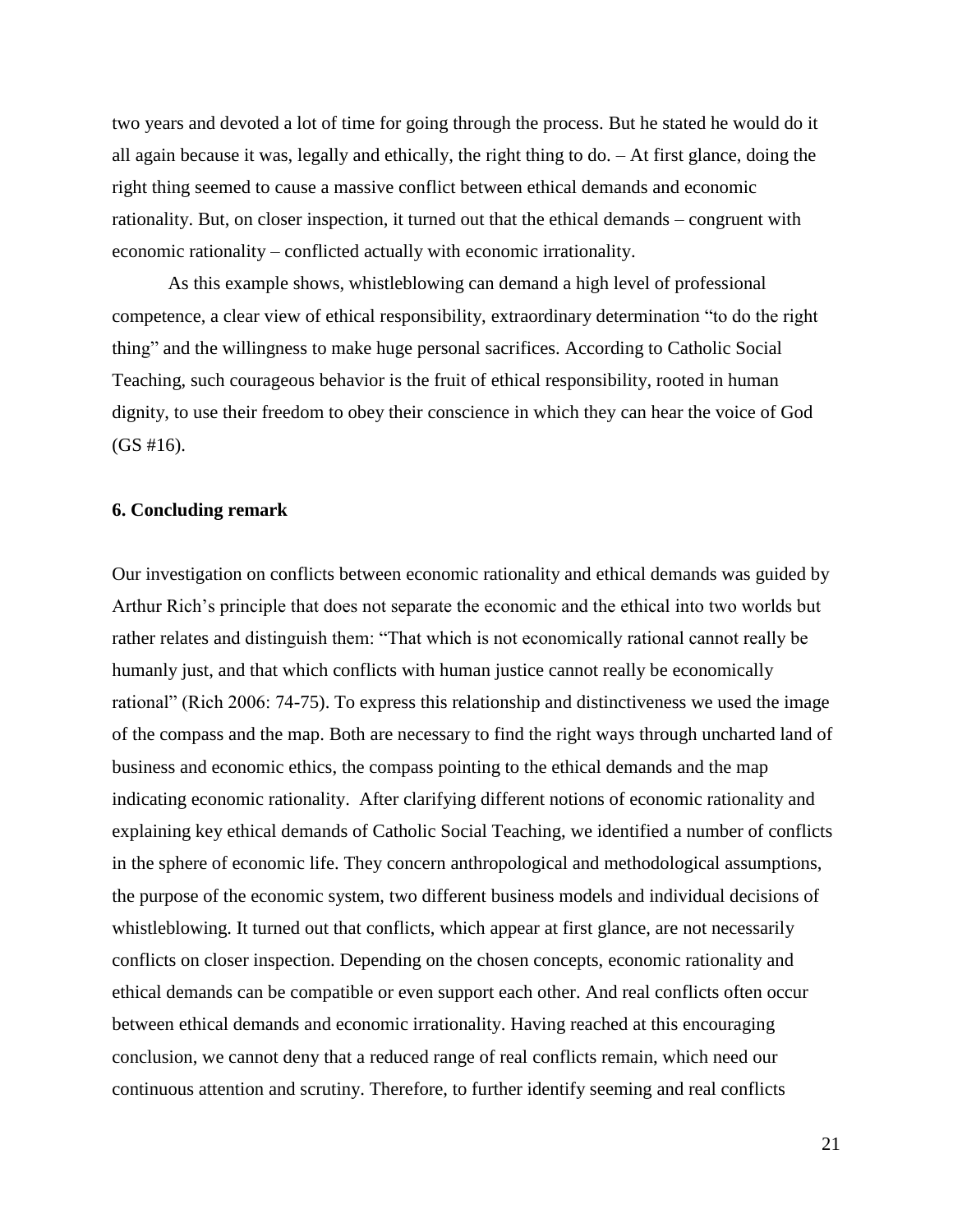between economic rationality and ethical demands, we will focus in the following presentations on four particular areas: data gathering, technological innovation for socially inclusive business, regulation versus personal ethics, and individualistic versus common good ethics.

# **Notes**

- (1) The fourth technological revolution is building on the third, the digital revolution that has been occurring since the middle of the last century. It is characterized by a fusion of technologies that is blurring the lines between the physical, digital, and biological spheres.
- (2) In German, the guiding principle reads as follows: "Die hier angestellten Erwägungen lassen sich nun dahin zusammenfassen, *dass nicht wirklich menschengerecht sein könne, was nicht sachgemäss ist, und nicht wirklich sachgemäss, was dem Menschengerechten widerstreitet.*" (emphasis by the author; Rich 1984, 81). "Das Menschengerechte" means "to do justice to humanity" or "human justice" – here "ethical demands" while "das Sachgemässe", literally "in accordance with the matter", has no precise equivalent in English; it means what is "objectively" required, based on theoretical knowledge and / or practical expertise of the field of the application of ethics – here "economic rationality."
- (3) The conception of business and economic ethics that "walks on two legs" is explained in Enderle 1999, 2003, 2010b, 2015a, 2015c.
- (4) Sen's capability approach has been systematically developed in Sen 1985, 1987, 1993, 1999, 2005, 2008, 2009, 2017. It is used in Stiglitz et al. 2009 and summarized and applied to corporate ethics in Enderle 2012b.
- (5) The purpose of wealth creation in a comprehensive sense has been discussed in many respects in Enderle 2009, 2010a, 2011, 2012a, 2013a, 2013b, 2014a, 2015b, 2016, 2017.
- (6) The UN Global Compact was promulgated by the Secretary General of the United Nations Kofi Annan in 2000. It calls "on companies to align strategies and operations with universal principles on human rights, labor, environment and anti-corruption, and take actions that advance society goals" (www.unglobalcompact.org).
- (7) This robust business model can be further developed into two directions: (1) By explicating its ethical implications, including its potential conflict with self-regarding motivations of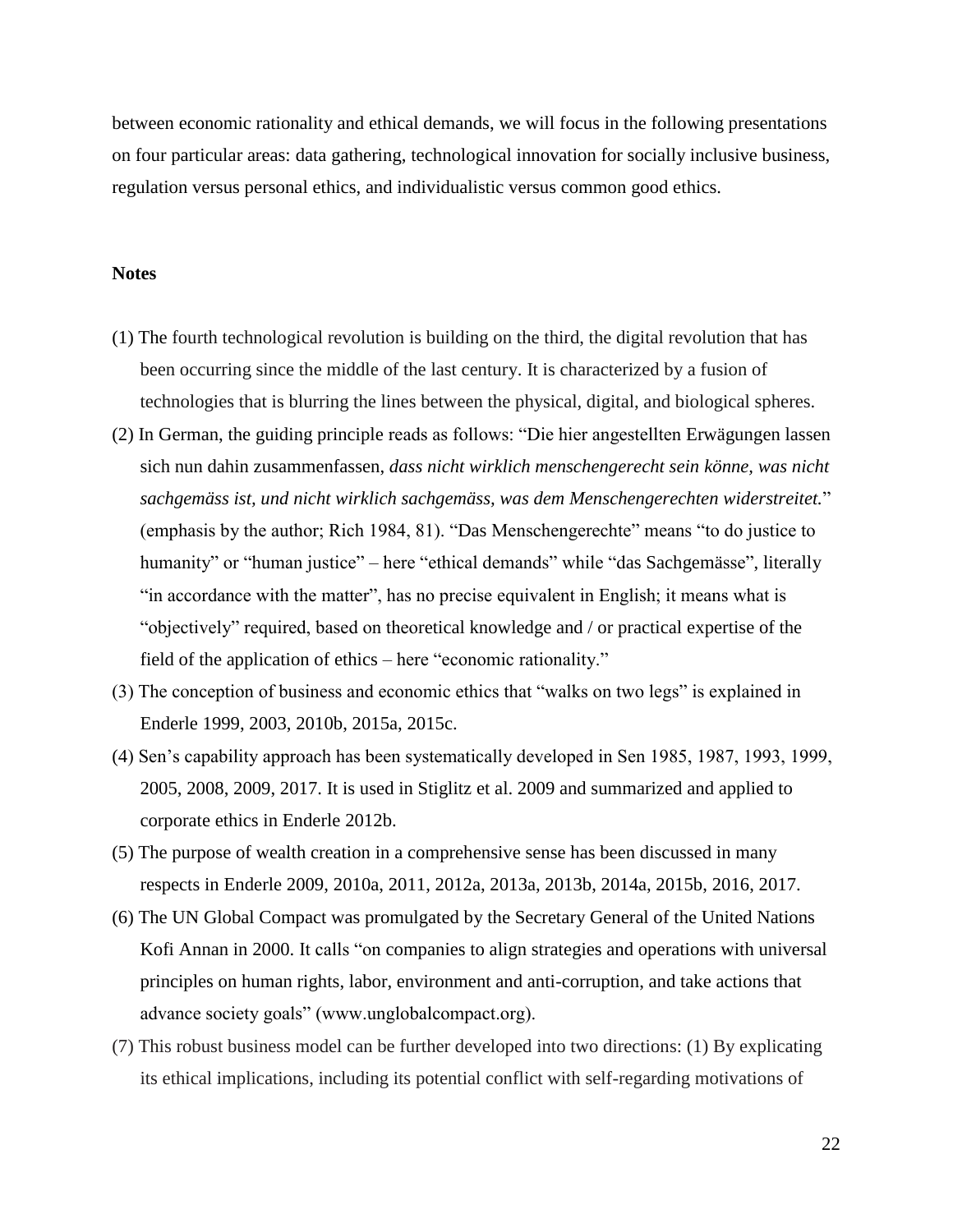business enterprises (Enderle 2014b); and (2) by substantiating the purpose of business as wealth creation (Enderle 2017). It would be fascinating to test this broader model with Unilever.

- (8) An effective pedagogical approach to become aware of and address these conflicts is developed in *Giving Voice to Values* by Mary Gentile (2010).
- (9) The case is a real-life case; but all names are fictitious.

# **References**

Becker, G. (1976). *The Economic Approach to Human Behavior*. Chicago: University of Chicago Press.

Bower, J. L., and L. S. Paine (2017). The Error at the Heart of Corporate Leadership. *Harvard Business Review*, May-June, 50-60.

Brieskorn, N. (2010). Gemeinwohl. In W. Brugger, und H. Schöndorf (Hg.) (2010). *Philosophisches Wörterbuch*. Freiburg i. Br.: Karl Alber, 157-158.

Bruni, L., F. Comim, and M. Pugno (eds) (2008). *Capabilities and Happiness.* New York: Oxford University Press.

Daneshkhu, S., and L. Barber (2017). Foiling a Hostile Takeover. *Financial Times*, December 4, p. 22. See also *Financial Times* (2017), February 18-19 (p.1 and p.12), February 20 (p. 1 and p. 14).

Eatwell, J., M. Milgate, and P. Newman (eds) (1987). *The New Palgrave: A Dictionary of Economics.* New York: Stockton Press.

Enderle, G. (1999). Business Ethics in the 21<sup>st</sup> Century Walks on Two Legs. In E. Kimman, A. Schilder, and F. Jacobs (eds) (1999). *Drieluijk. Godsdienst - Samenleving - Bedrijfsethiek. Liber Amicorum voor Henk van Luijk.* Amsterdam: Thela Thesis, 185-189.

Enderle, G. (2003). Business Ethics. In N. Bunnin, and E. P. Tsui-James (eds). (2003). *The Blackwell Companion to Philosophy*. Second edition. Oxford: Blackwell Publishers, 531-551.

Enderle, G. (2009). A Rich Concept of Wealth Creation beyond Profit Maximization and Adding Value. *Journal of Business Ethics*, 2009, 84, Supplement 3, 281-295.

Enderle, G. (2010a). Wealth Creation in China and Some Lessons for Development Ethics. *Journal of Business Ethics*, 96:1, 1-15.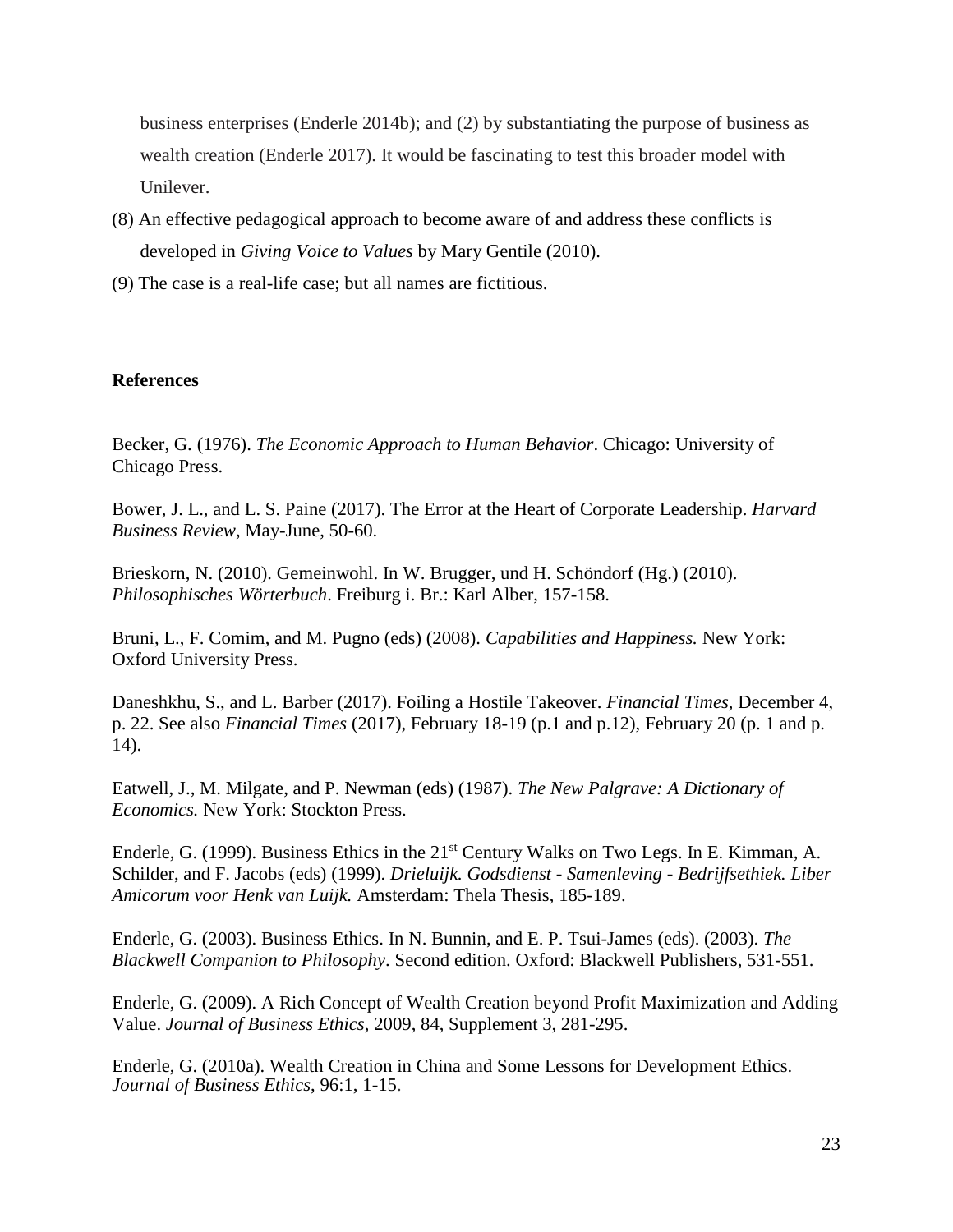Enderle, G. (2010b). Clarifying the Terms of Business Ethics and Corporate Social Responsibility. *Business Ethics Quarterly,* 20/4, 730-732.

Enderle, G. (2011). What Is Long-Term Wealth Creation and Investing? In A. Tencati, and F. Perrini (eds) (2011). *Business Ethics and Corporate Sustainability*. Cheltenham, UK: Edward Elgar, 114-131.

Enderle, G. (2012a). The Entrepreneurial Vocation: Is Creating Wealth a Calling? In B. C. Okonkwo (ed.) (2012). *Finding Meaning in Business: Theology, Ethics, and Vocation*. New York: Palgrave Macmillan, 21-31.

Enderle, G. (2012b). The Capability Approach as Guidance for Corporate Ethics. In C. Lütge (ed.) (2012). *Handbook of the Philosophical Foundations of Business Ethics*. Dordrecht: Springer, 675-691.

Enderle, G. (2013a). Defining Goodness in Business and Economics. In V. Hösle (ed.) (2013). *Dimensions of Goodness*. Newcastle upon Tyne, UK: Cambridge Scholars Publishing, 281-302.

Enderle, G. (2013b). Wealth Creation in China from a Christian Perspective. *Qing Feng*, n.s. 12, 119-136.

Enderle, G. (2014a). The Option for the Poor and Business Ethics. In D. G. Groody, and G. Gutierrez (eds) (2014). *The Preferential Option for the Poor beyond Theology*. Notre Dame: University of Notre Dame Press, 28-46.

Enderle, G. (2014b). Some Ethical Explications of the UN Framework for Business and Human Rights. In O. F. Williams (ed.) (2014). *Sustainable Development. The UN Millennium Development Goals, the UN Global Compact, and the Common Good.* Notre Dame: University of Notre Dame Press, 163-183.

Enderle, G. (2015a). Exploring and Conceptualizing International Business Ethics. *Journal of Business Ethics*, 127:4, 723-735.

Enderle, G. (2015b). Business and the Greater Good as a Combination of Private and Public Wealth. In K. J. Ims and L. J. T. Pedersen (eds) (2015). *Business and the Greater Good. Rethinking Business Ethics in an Age of Crisis.* Cheltenham, UK: Edward Elgar, 64-80.

Enderle, G. (2015c). 'Business Ethics Walks on Two Legs' – auch in St. Gallen. Ein Gastkommentar. In: T. Beschorner, P. Ulrich, and F. Wettstein (Hg.) (2015). *St. Galler Wirtschaftsethik. Programmatik, Positionen, Perspektiven*. Marburg: Metropolis, 233-248.

Enderle, G. (2016). How Can Business Ethics Strengthen the Social Cohesion of a Society? *Journal of Business Ethics*, DOI 10.1007/s10551-016-3196-5.

Enderle, G. (2017). Wealth creation and Human Rights: Implications for Corporate Ethics. Lecture at the Shanghai Academy of Social Sciences on May 23, 2017. Manuscript.

Enderle, G. (2018). Economic Systems. In R.W. Kolb (ed.) 2018. *Encyclopedia of Business Ethics and Society*. Second edition. Thousand Oaks, CA: Sage.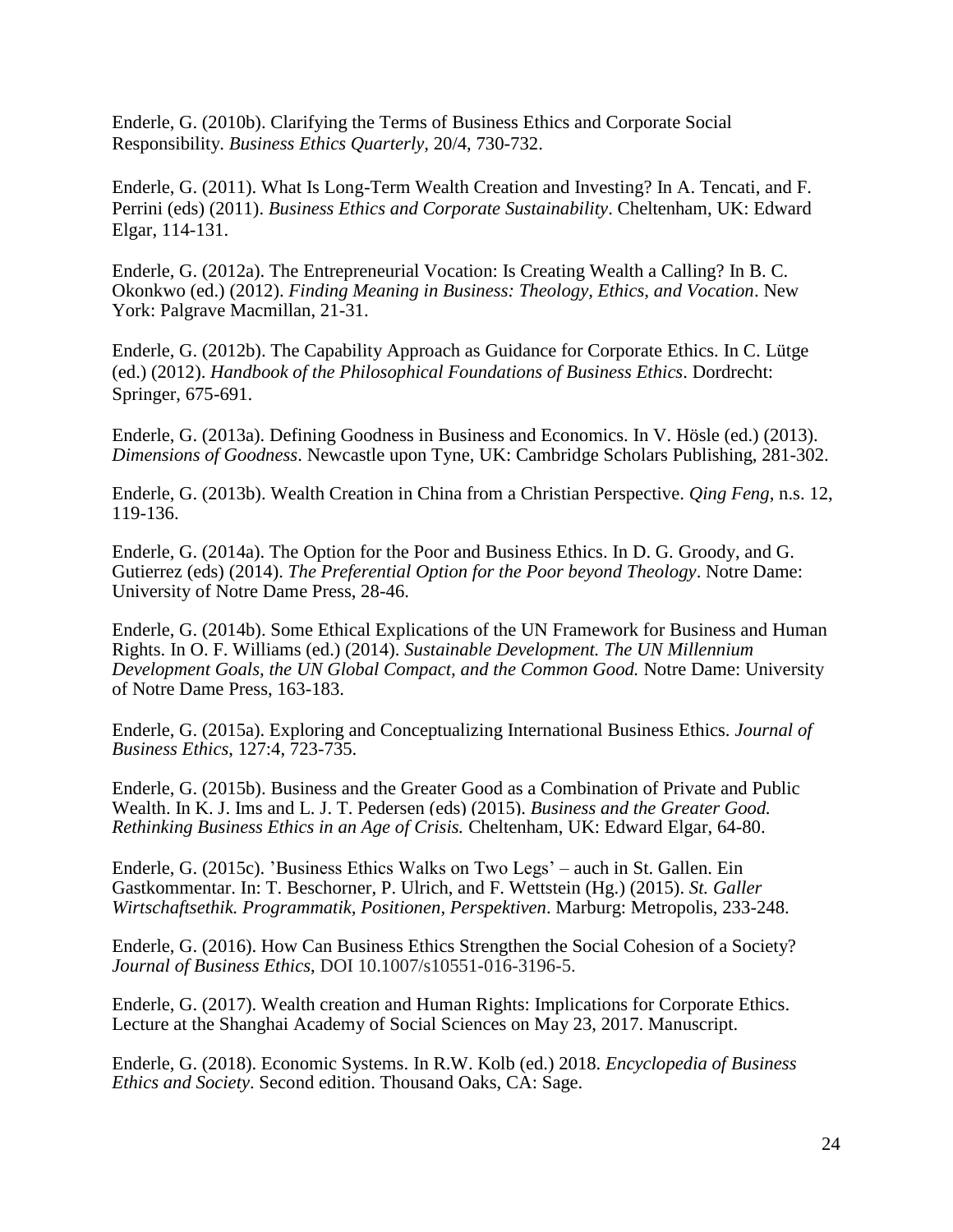Gabriel, G, und P. Steinmair-Pösel (Hg.) (2013). *Gerechtigkeit in einer endlichen Welt. Ökologie – Wirtschaft – Ethik.* Ostfildern: Matthias Grünewald Verlag der Schwabenverlag AG.

Gabriel, I., P. G. Kirchschläger, und R. Sturn (Hg.) (2017). *Eine Wirtschaft, die Leben fördert. Wirtschafts- und unternehmensethische Reflexionen im Anschluss an Papst Franziskus*. Ostfildern: Matthias Grünewald Verlag der Schwabenverlag AG.

Gentile, M. C. (2010). *Giving Voice to Values: How to Speak Your Mind When You Know What's Right*. New Haven: Yale University.

Groody, D. G. (ed.) (2007). *The Option for the Poor in Christian Theology.* Notre Dame: University of Notre Dame Press.

Groody, D. G., and G. Gutierrez (eds) (2014). *The Preferential Option for the Poor beyond Theology*. Notre Dame, Indiana: University of Notre Dame Press.

Hargraeves-Heap, S., and M. Hollis (1987). Economic Man. In Eatwell et al. (1987), Vol. II, 54- 55.

Jensen, M., and W. Meckling (1976). The Theory of the Firm. *Journal of Financial Economics* 3, 305-360.

Kirchgässner, G. (2008). *Homo Oeconomicus: The Economic Model of Individual Behavior and Its Application in Economics and Other Social Sciences*. New York: Springer.

Mansbridge, J. J. (ed.) (1990). *Beyond Self-Interest.* Chicago: University of Chicago Press.

Musgrave, R. A. (1958). *The Theory of Public Finance*. New York: McGraw-Hill.

Nussbaum, M., and A. Sen (eds) (1993). *The Quality of Life*. Oxford: Clarendon.

OECD. (2013). *How's Life? 2013. Measuring Well-Being*. www.oecd.org.

Putnam, R. D. (ed.) 2002. *Democracy in Flux: The Evolution of Social Capital in Contemporary Society*. New York: Oxford University Press.

Rich, A. (1984). *Wirtschaftsethik. Grundlagen in theologischer Perspektive*. Gütersloh: Gütersloher Verlagshaus Gerd Mohn.

Rich, A. (2006). *Business and Economic Ethics. The Ethics of Economic Systems.* Leuven: Peeters.

Riklin, A., und G. Batliner (Hg.) (1994). *Subsidiarität. Ein interdisziplinäres Symposium*. Baden-Baden: Nomos Verlagsgesellschaft.

Sen, A. (1985). *Commodities and Capabilities.* Amsterdam: North Holland.